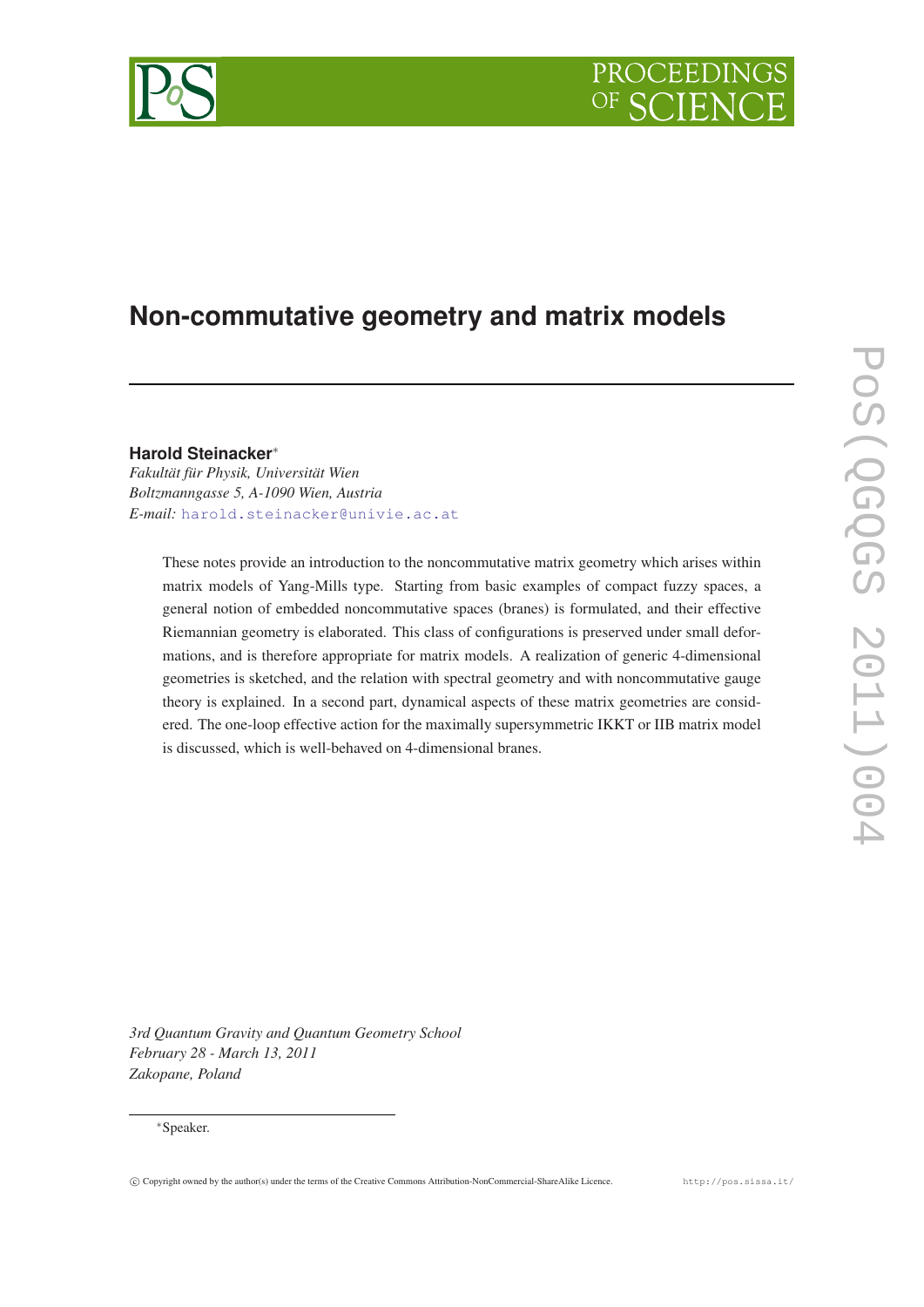#### 1. Introduction

Our basic notion of space and time go back to Einstein. Space-time is described in terms of a pseudo-Riemannian manifold, whose dynamical metric describes gravity through the Einstein equations. This concept also provides a basis for quantum field theory, where the metric is usually assumed to be flat, focusing on the short-distance aspects of the fields living on space-time.

Despite the great success of both general relativity and quantum field theory, there are good reasons why we should question these classical notions of space and time. The basic reason is that nature is governed by quantum mechanics. Quantum mechanics is fundamentally different from classical physics, and the superposition principle rules out a description in terms of sharply defined classical objects and states. Since general relativity (GR) couples matter with geometry, a superposition of matter entails also a superposition of geometries. We are thus forced to look for a consistent quantum theory of fields *and* geometry, hence of gravity.

Constructing a quantum theory of gravity is clearly a difficult task. Not only is general relativity not renormalizable, there are arguments which suggest that the classical geometric concepts are inappropriate at very short distances. A simple folklore argument goes as follows: localizing an object at a scale  $\Delta x$  in quantum mechanics requires to invoke wave-numbers  $k \sim \frac{1}{\Delta x}$ , and thus an energy of order  $E = \hbar k \sim \frac{\hbar}{\Delta}$ ∆*x* . Now in general relativity, a localized energy *E* defines a length scale given by the corresponding Schwarzschild radius  $R_{Schwarzschild} \sim GE \geq \frac{\hbar G}{\Delta x}$  $\frac{hG}{\Delta x}$ . Since observations inside trapped surfaces do not make sense, one should require ( $\Delta x$ ) ≥ *R*<sub>Schwarzschild</sub> ≥  $\frac{\hbar G}{\Delta x}$  $\frac{hG}{\Delta x}$ , hence  $(\Delta x)^2 \ge \hbar G = L_{Pl}^2$ . Of course the argument is over-simplistic, however a refined argument [\[1\]](#page-24-0) suggests that quantum mechanics combined with GR implies uncertainly relations for the space-time coordinates at the Planck scale. Even if one does not want to take such "derivations" too serious, there is common consensus that space-time should become fuzzy or foam-like at the Planck scale. Canonical or loop quantum gravity indeed leads to an area quantization at the Planck scale, and in string theory something similar is expected to happen [\[2\]](#page-24-0).

The short-distance aspects of space-time are problematic also within quantum field theory (QFT), leading to the well-known UV divergences. They can be handled in renormalizable QFT's, but imply that some low-energy properties of the models are very sensitive to the short-distance physics. This leads to serious fine-tuning problems e.g. for the mass of scalar (Higgs!) fields, which strongly suggests new physics at short distances unless one is willing to accept an anthropic point of view. Taking into account also gravity leads to even more serious fine-tuning problems, notably the notorious cosmological constant problem. The point is that vacuum fluctuations in quantum field theory couple to the background metric, which leads to an induced gravitational action, in particular to an induced cosmological constant. Lacking any natural subtraction scheme for these terms, these contributions are strongly UV divergent, or very sensitive to the UV details of the model. No convincing solution to this problem has been found, which should arise in all approaches based on general relativity including loop quantum gravity and string theory.

Given all these difficulties, we will discuss a radically different approach here. Since the notions of space-time and geometry were argued to make sense only at macroscopic scales, the basic degrees of freedom in a fundamental quantum theory may be very different from the macroscopic ones, while space-time and geometry "emerge" in some semi-classical sense. This idea is of course not new, and there are many models where some effective metric emerges in composite systems.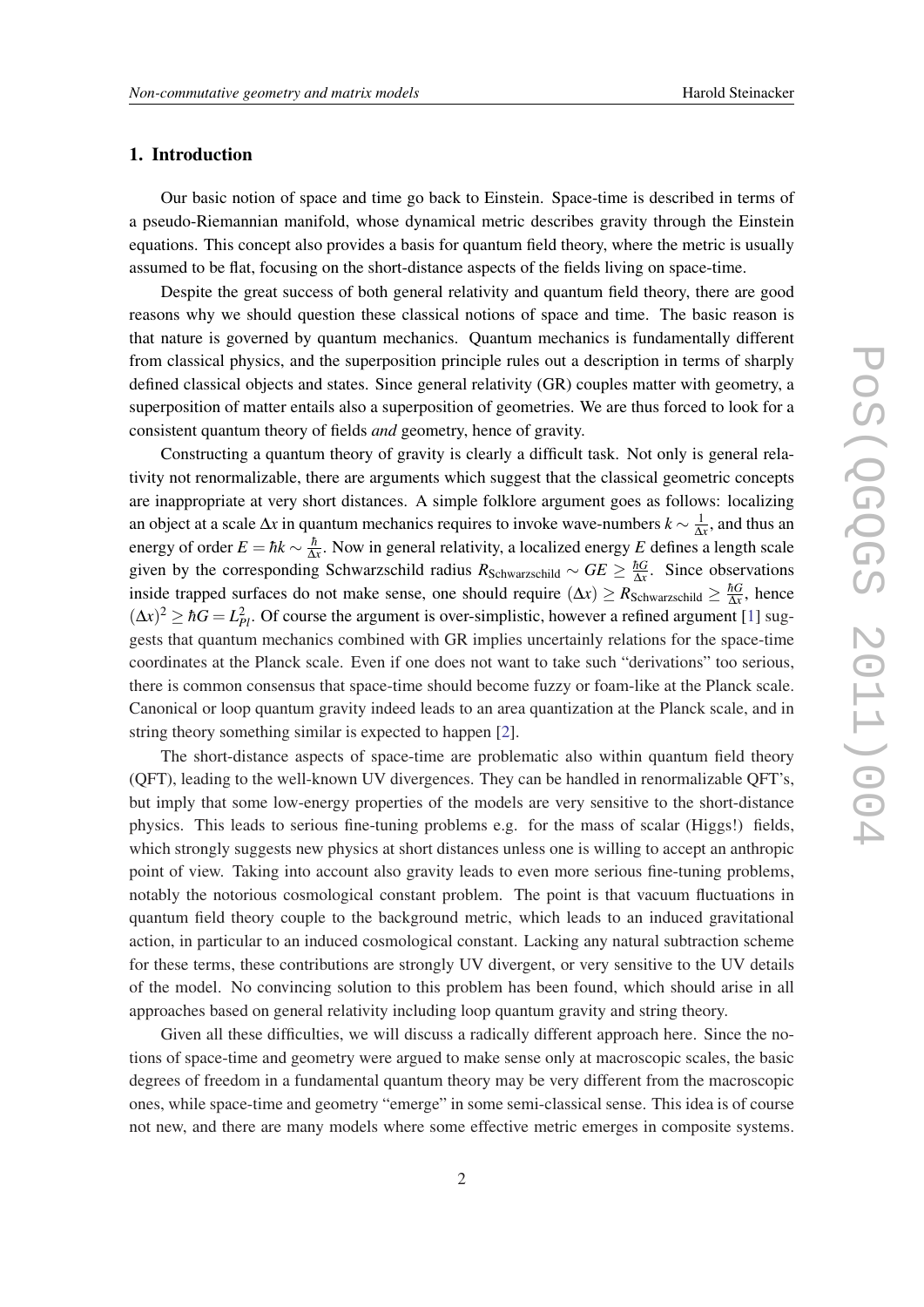<span id="page-2-0"></span>However, we need a model which leads to a *universal* dynamical metric coupling to a (near-) realistic quantum field theory, simple enough to admit an analytic understanding.

In these notes, we will discuss certain specific matrix models of Yang-Mills type, which seem to realize this idea of emergent geometry and gravity in a remarkably simple way. These models have been put forward in string theory [[3,](#page-24-0) [4](#page-24-0)], and may provide a description for the quantum structure of space-time and geometry. The beauty lies in the simplicity of these models, whose structure is

$$
S_{YM} = \text{Tr}[X^a, X^b][X^{a'}, X^{b'}]g_{aa'}g_{bb'} + \text{fermions.}
$$
 (1.1)

Here  $X^a$ ,  $a = 1,...,D$  are a set of hermitian matrices, and we focus on the case of Euclidean signature  $g_{ab} = \delta_{ab}$  in this article. No notion of differential geometry or space-time is used in this action. These geometrical structures arise in terms of solutions and fluctuations of the models. The aim of this article is to clarify the scope and the mathematical description of this matrix geometry.

Simple examples of such matrix geometries, notably the fuzzy sphere  $S_N^2$  or more general quantized homogeneous spaces including the Moyal-Weyl quantum plane  $\mathbb{R}_{\theta}^{2n}$ , have been studied in great detail. However to describe the general geometries required for gravity, one cannot rely on their special group-theoretical structures. The key is to consider generic quantizations of submanifolds or *embedded noncommutative (NC) branes*  $\mathscr{M} \subset \mathbb{R}^D$  *in Yang-Mills matrix models [\[5\]](#page-24-0).* This provides a sufficiently large class of matrix geometries to describe realistic space-times. Their effective geometry is easy to understand in the "semi-classical limit", where commutators are replaced by Poisson brackets. *M* then inherits the pull-back metric  $g_{\mu\nu}$  of  $\mathbb{R}^D$ , which combines with the Poisson (or symplectic) structure  $\theta^{\mu\nu}(x)$  to form an effective metric  $G_{\mu\nu}(x)$ . Our task is then to elaborate the resulting physics of these models, and to identify the necessary mathematical structures to understand them.

The aim of these notes is to provide a basic understanding of matrix geometry and its mathematical description, and to explain the physical relevance of matrix models. We first recall in detail some examples of matrix geometries with special symmetries. This includes well-known examples such as the fuzzy sphere, fuzzy tori, cylinders, and the quantum plane. We then explain how to extract the geometry without relying on particular symmetries. The spectral geometry of the canonical Laplace operator is discussed, and compared with a semi-classical analysis. An effort is made to illustrate the scope and generality of matrix geometry. The remarkable relation between matrix geometry and noncommutative gauge theory [[6,](#page-24-0) [7,](#page-24-0) [8\]](#page-24-0) is also discussed briefly.

Our focus on matrix geometry is justified by the good behavior of certain Yang-Mills matrix models – more precisely, of one preferred incarnation given by the IKKT model [\[3\]](#page-24-0) – under quantization. This will be explained in section [10.](#page-19-0) The IKKT model is singled out by supersymmetry and its (conjectured) UV finiteness on 4-dimensional backgrounds, and it may provide just the right degrees of freedom for a quantum theory of fundamental interactions. All the ingredients required for physics may emerge from the model, and there is no need to add additional structure. Our strategy is hence to study the resulting physics of these models and to identify the appropriate structures, while minimizing any mathematical assumptions or prejudices. It appears that Poisson or symplectic structures do play a central role. This is the reason why the approach presented here does not follow Connes axioms [\[9\]](#page-24-0) for noncommutative geometry, but we will indicate some relations where appropriate.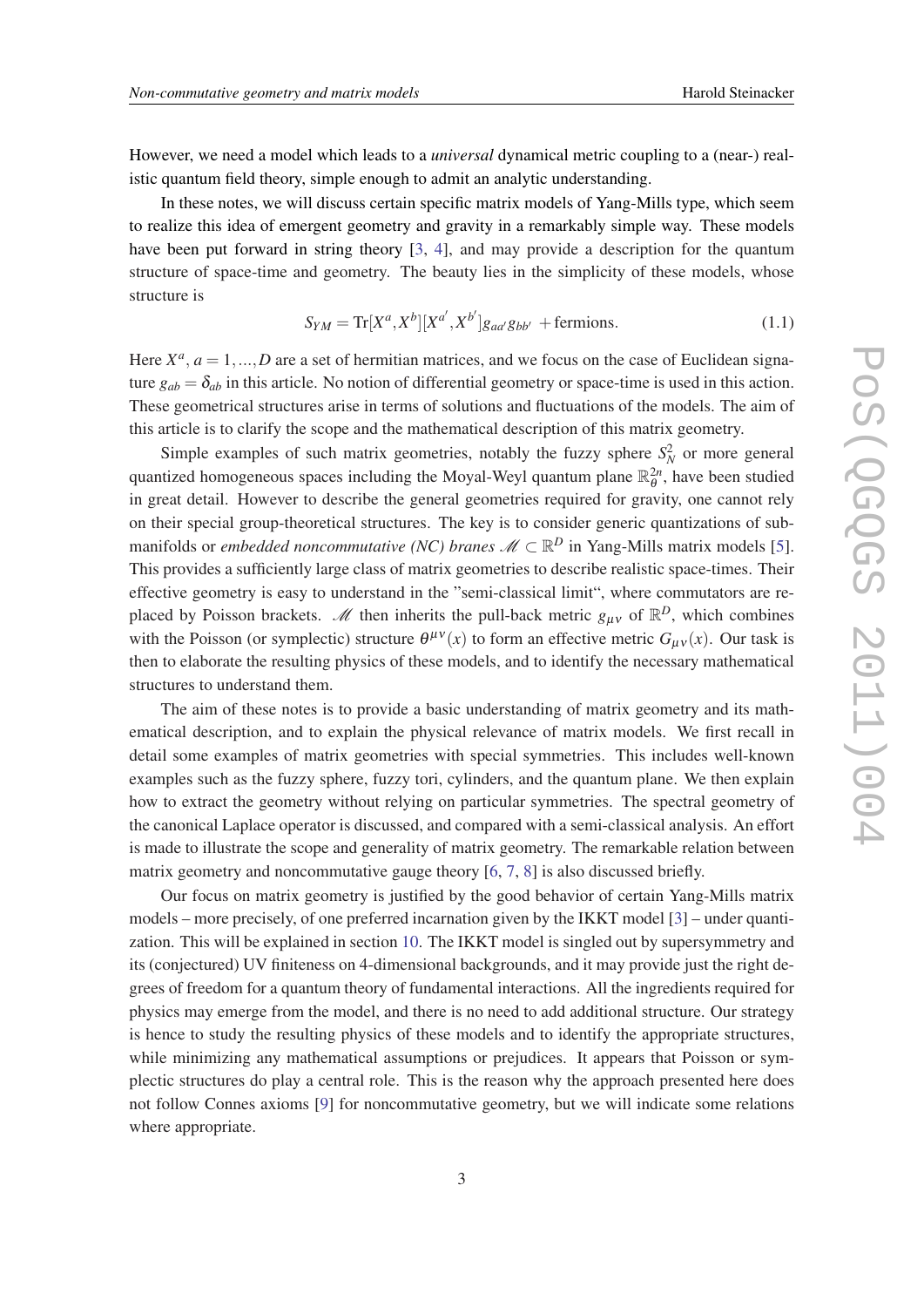#### <span id="page-3-0"></span>2. Poisson manifolds and quantization

We start by recalling the concept of the quantization of a Poisson manifold  $(\mathcal{M}, \{.,.\})$ , referring e.g. to [\[10](#page-24-0)] and references therein for more mathematical background. A Poisson structure is an anti-symmetric bracket  $\{.,.\} : \mathcal{C}(\mathcal{M}) \times \mathcal{C}(\mathcal{M}) \to \mathcal{C}(\mathcal{M})$  which is a derivation in each argument and satisfies the Jacobi identity,

$$
\{fg, h\} = f\{g, h\} + g\{f, h\}, \qquad \{f, \{g, h\}\} + \text{cycl.} = 0. \tag{2.1}
$$

We will usually assume that  $\theta^{\mu\nu} = \{x^{\mu}, x^{\nu}\}\$ is non-degenerate, thus defining a symplectic form

$$
\omega = \frac{1}{2} \theta_{\mu\nu}^{-1} dx^{\mu} dx^{\nu}
$$
 (2.2)

in local coordinates. In particular, the dimension dim  $\mathcal{M} = 2n$  must then be even, and  $d\omega = 0$  is equivalent to the Jacobi identity.

It is sometimes useful to introduce an expansion parameter  $\theta$  of dimension *length*<sup>2</sup> and write

$$
\{x^{\mu}, x^{\nu}\} = \theta^{\mu\nu}(x) = \theta \,\theta_0^{\mu\nu}(x) \tag{2.3}
$$

where  $\theta_0^{\mu\nu}$  $\int_0^{\mu \nu}$  is some fixed Poisson structure. Given a Poisson manifold, we denote as *quantization map* an isomorphism of vector spaces

$$
\mathcal{I}: \mathscr{C}(\mathcal{M}) \to \mathscr{A} \subset \text{Mat}(\infty, \mathbb{C})
$$
  

$$
f(x) \mapsto F
$$
 (2.4)

which depends on the Poisson structure  $\mathcal{I} \equiv \mathcal{I}_{\theta}$ , and satisfies<sup>1</sup>

$$
\mathscr{I}(fg) - \mathscr{I}(f)\mathscr{I}(g) \to 0 \quad \text{and} \quad \frac{1}{\theta} \Big( \mathscr{I}(i\{f,g\}) - [\mathscr{I}(f),\mathscr{I}(g)] \Big) \to 0 \qquad \text{as} \quad \theta \to 0. \tag{2.5}
$$

Here  $\mathscr{C}(\mathscr{M})$  denotes a suitable space of functions on  $\mathscr{M}$ , and  $\mathscr{A}$  is interpreted as quantized algebra of functions<sup>2</sup> on M. Such a quantization map  $\mathscr I$  is not unique, i.e. the higher-order terms in (2.5) are not unique. Sometimes we will only require that  $\Im$  is injective after a UV-truncation to  $\mathscr{C}_{\Lambda}(\mathscr{M})$ defined in terms of a Laplace operator, where Λ is some UV cutoff. This is sufficient for physical purposes. In any case, it is clear that  $\theta^{\mu\nu}$  – if it exists in nature – must be part of the dynamics of space-time. This will be discussed below.

The map  $\mathscr I$  allows to define a "star" product on  $\mathscr C(\mathscr M)$  as the pull-back of the algebra  $\mathscr A$ ,

$$
f \star g := \mathcal{I}^{-1}(\mathcal{I}(f)\mathcal{I}(g)). \tag{2.6}
$$

It allows to work with classical functions, hiding  $\theta^{\mu\nu}$  in the star product. Kontsevich has shown [[11\]](#page-24-0) that such a quantization always exists in the sense of formal power series in  $\theta$ . This is a bit too weak for the present context since we deal with operator or matrix quantizations. In the case of compact symplectic spaces, existence proofs for quantization maps in the sense of operators as required here are available [[10](#page-24-0)], and we will not worry about this any more. Finally, the integral over the classical space is related in the semi-classical limit to the trace over its quantization as follows

$$
\int \frac{\omega^n}{n!} f \sim (2\pi)^n Tr \mathcal{I}(f). \tag{2.7}
$$

 $<sup>1</sup>$ The precise definition of this limiting process is non-trivial, and there are various definitions and approaches. Here</sup> we simply assume that the limit and the expansion in  $\theta$  exist in some appropriate sense.

 $^2\mathscr{A}$  is the algebra generated by  $X^{\mu} = \mathscr{I}(x^{\mu})$ , or some subalgebra corresponding to well-behaved functions.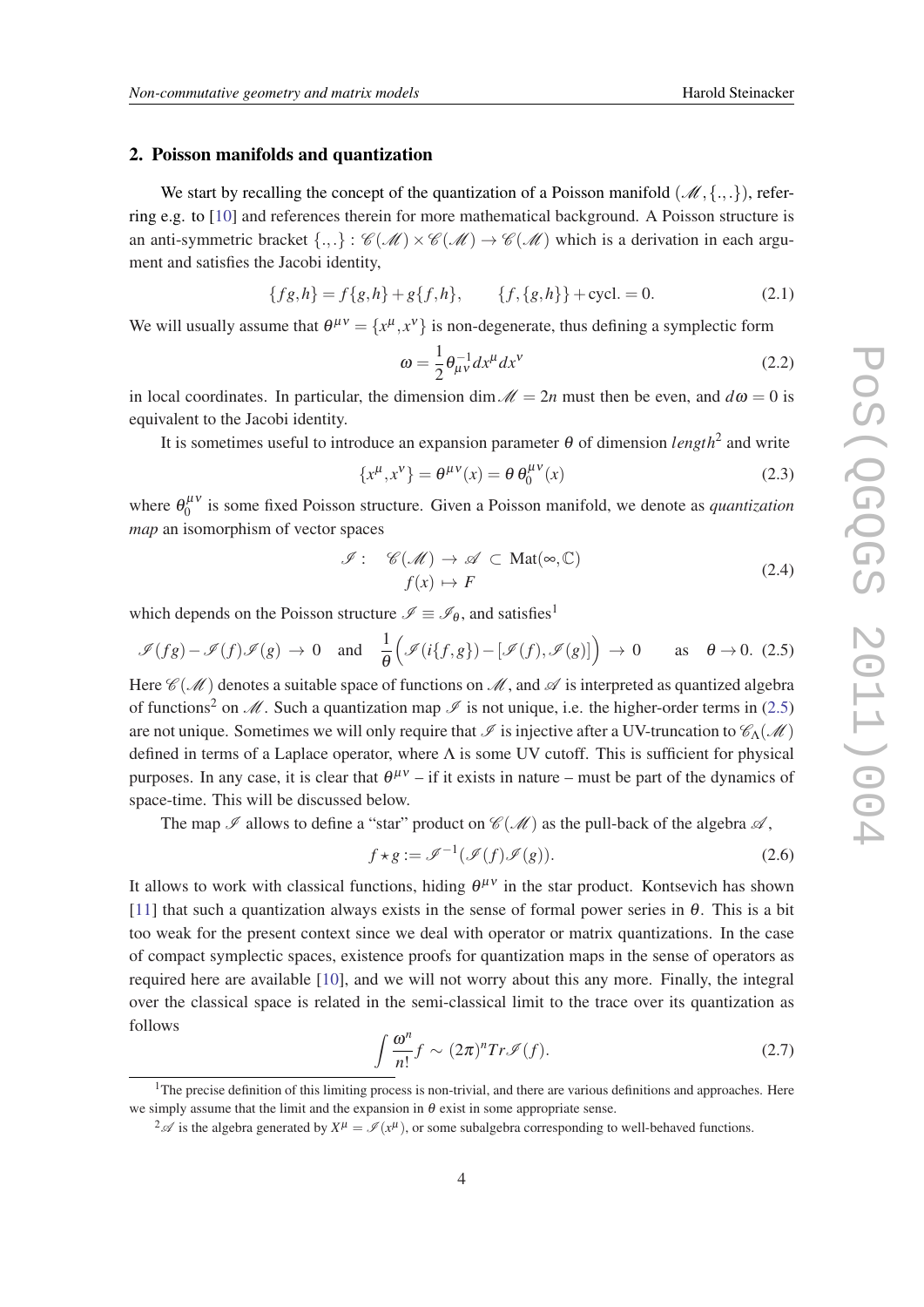<span id="page-4-0"></span>**Embedded noncommutative spaces.** Now consider a Poisson manifold embedded in  $\mathbb{R}^D$ . Denoting the Cartesian coordinate functions on  $\mathbb{R}^D$  with  $x^a$ ,  $a = 1, ..., D$ , the embedding is encoded in the maps

$$
x^a: \quad \mathscr{M} \hookrightarrow \mathbb{R}^D, \tag{2.8}
$$

so that  $x^a \in \mathcal{C}(\mathcal{M})$ . Given a quantization [\(2.4\)](#page-3-0) of the Poisson manifold  $(\mathcal{M}, \{.,.\})$ , we obtain quantized embedding functions

$$
X^a := \mathcal{I}(x^a) \in \mathcal{A} \subset \text{Mat}(\infty, \mathbb{C}) \tag{2.9}
$$

given by specific (possibly infinite-dimensional) matrices. This defines an *embedded noncommutative space*, or a NC brane. These provide a natural class of configurations or backgrounds for the matrix model  $(1.1)$ , which sets the stage for the following considerations. The map  $(2.4)$  $(2.4)$  $(2.4)$  then allows to identify elements of the matrix algebra with functions on the classical space, and conversely the commutative space arise as a useful approximation of some matrix background. Its Riemannian structure will be identified later.

Note that given some arbitrary matrices  $X^a$ , there is in general no classical space for which this interpretation makes sense. Nevertheless, we will argue below that this class of backgrounds is in a sense stable and preferred by the matrix model action, and this concepts seems appropriate to understand the physical content of the matrix models under consideration here.

Let us discuss the *semi-classical limit* of a noncommutative space. In practical terms, this means that every matrix *F* will be replaced by its classical pre-image  $\mathcal{I}^{-1}(F) =: f$ , and commutators will be replaced by Poisson brackets. The semi-classical limit provides the leading classical approximation of the noncommutative geometry, and will be denoted as  $F \sim f$ . However one can go beyond this semi-classical limit using e.g. the star product, which allows to systematically interpret the NC structure in the language of classical functions and geometry, as higher-order corrections in  $\theta$  to the semi-classical limit. The matrix model action [\(1.1](#page-2-0)) can then be considered as a deformed action on some underlying classical space. This approximation is useful if the higherorder corrections in  $\theta$  are small.

#### 3. Examples of matrix geometries

In this section we discuss some basic examples of embedded noncommutative spaces described by finite or infinite matrix algebras. The salient feature is that the geometry is defined by a specific set of matrices  $X^a$ , interpreted as quantized embedding maps of a sub-manifold in  $\mathbb{R}^D$ .

#### 3.1 Prototype: the fuzzy sphere

The fuzzy sphere  $S_N^2$  [[12,](#page-24-0) [13](#page-24-0)] is a quantization or matrix approximation of the usual sphere  $S^2$ , with a cutoff in the angular momentum. We first note that the algebra of functions on the ordinary sphere can be generated by the coordinate functions  $x^a$  of  $\mathbb{R}^3$  modulo the relation  $\sum_{a=1}^3 x^a x^a = 1$ . The fuzzy sphere  $S_N^2$  is a non-commutative space defined in terms of three  $N \times N$  hermitian matrices  $X^a$ ,  $a = 1, 2, 3$  subject to the relations

$$
[X^{a}, X^{b}] = \frac{i}{\sqrt{C_N}} \varepsilon^{abc} X^{c} , \qquad \sum_{a=1}^{3} X^{a} X^{a} = 1
$$
 (3.1)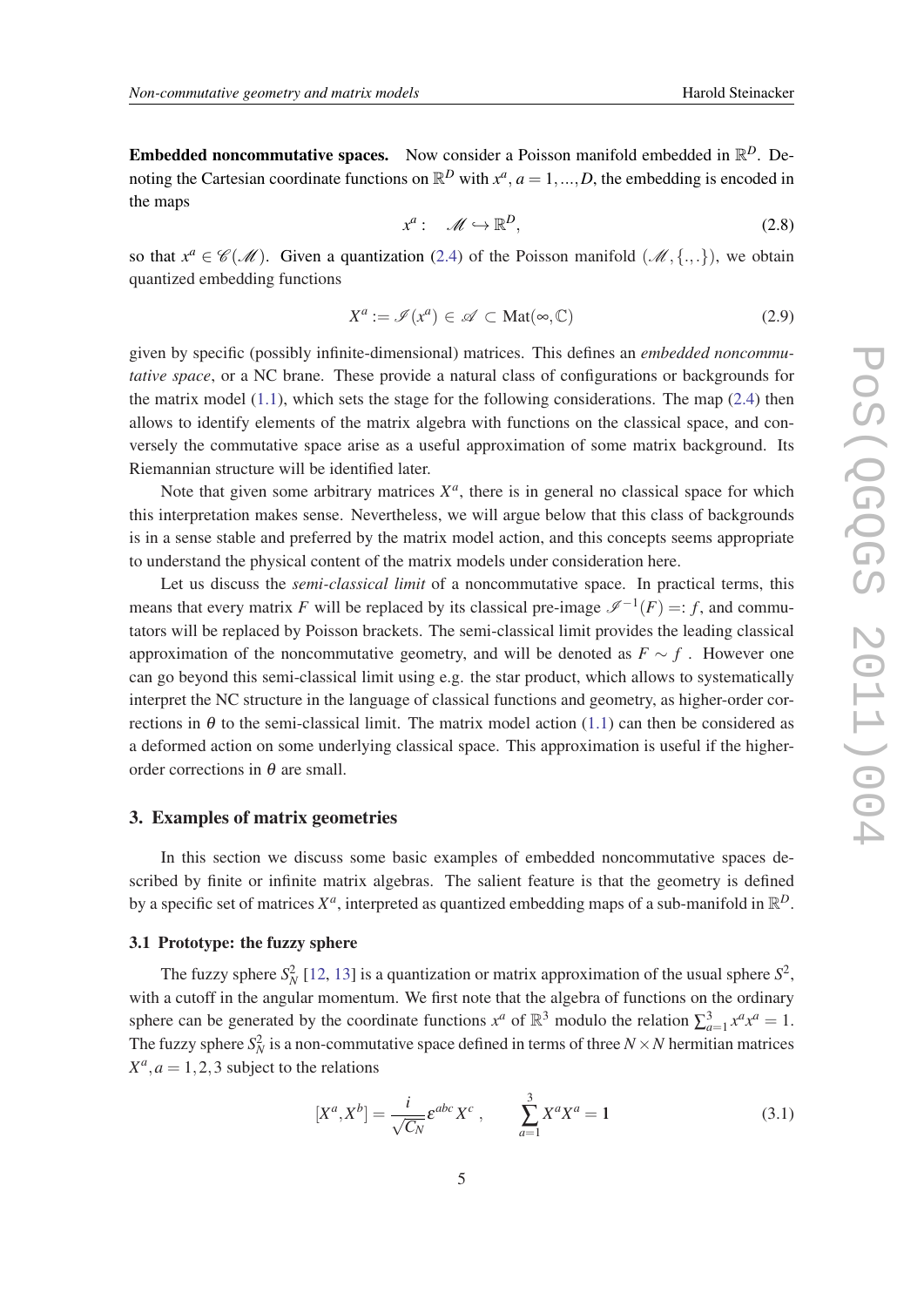<span id="page-5-0"></span>where  $C_N = \frac{1}{4}$  $\frac{1}{4}(N^2-1)$  is the value of the quadratic Casimir of  $\mathfrak{su}(2)$  on  $\mathbb{C}^N$ . They are realized by the generators of the *N*-dimensional representation  $(N)$  of  $\mathfrak{su}(2)$ . The matrices  $X^a$  should be interpreted as quantized embedding functions in the Euclidean space  $\mathbb{R}^3$ ,

$$
X^a \sim x^a: \quad S^2 \hookrightarrow \mathbb{R}^3. \tag{3.2}
$$

They generate an algebra  $\mathscr{A} \cong \text{Mat}(N, \mathbb{C})$ , which should be viewed as quantized algebra of functions on the symplectic space  $(S^2, \omega_N)$  where  $\omega_N$  is the canonical  $SU(2)$ -invariant symplectic form on  $S^2$  with  $\int \omega_N = 2\pi N$ . The best way to see this is to decompose  $\mathscr A$  into irreducible representations under the adjoint action of *SU*(2), which is obtained from

$$
S_N^2 \cong (N) \otimes (\bar{N}) = (1) \oplus (3) \oplus ... \oplus (2N - 1) = \{\hat{Y}_0^0\} \oplus ... \oplus \{\hat{Y}_m^{N-1}\}.
$$
 (3.3)

This provides the definition of the fuzzy spherical harmonics  $\hat{Y}^l_m$ , and defines the *quantization map* 

$$
\mathcal{I}: \mathscr{C}(S^2) \to \mathscr{A} = \text{Mat}(N, \mathbb{C})
$$

$$
Y_m^l \mapsto \begin{cases} \hat{Y}_m^l, & l < N \\ 0, & l \ge N \end{cases} \tag{3.4}
$$

It follows easily that  $\mathscr{I}(i\{x^a, x^b\}) = [X^a, X^b]$  where  $\{,\}$  denotes the Poisson brackets corresponding to the symplectic form  $\omega_N = \frac{N}{2}$  $\frac{N}{2}\varepsilon_{abc}x^a dx^b dx^c$  on  $S^2$ . Together with the fact that  $\mathscr{I}(fg) \to$  $\mathscr{I}(f)\mathscr{I}(g)$  for  $N \to \infty$  (which is not hard to prove),  $\mathscr{I}(i\{f,g\}) \stackrel{N \to \infty}{\to} [\mathscr{I}(f), \mathscr{I}(g)]$  follows. This means that  $S_N^2$  is the quantization of  $(S^2, \omega_N)$ . It is also easy to see the following integral relation

$$
2\pi \operatorname{Tr}(\mathscr{I}(f)) = \int_{S^2} \omega_N f,\tag{3.5}
$$

consistent with [\(2.7\)](#page-3-0). Therefore  $S_N^2$  is the quantization of  $(S^2, \omega_N)$ . Moreover, there is a natural Laplace operator<sup>3</sup> on  $S_N^2$  defined as

$$
\Box = [X^a, [X^b, .]]\delta_{ab} \tag{3.6}
$$

which is invariant under  $SU(2)$ ; in fact it is nothing but the quadratic Casimir of the  $SU(2)$  action on  $S<sup>2</sup>$ . It is then easy to see that up to normalization, its spectrum coincides with the spectrum of the classical Laplace operator on  $S^2$  up to the cutoff, and the eigenvectors are given by the fuzzy spherical harmonics  $\hat{Y}_{m}^{l}$ .

In this special example, (3.3) allows to construct a series of embeddings of vector spaces

$$
\mathscr{A}_N \subset \mathscr{A}_{N+1} \subset \dots \tag{3.7}
$$

with norm-preserving embedding maps. This allows to recover the classical sphere by taking the inductive limit. While this is a very nice structure, we do not want to rely on the existence of such explicit series of embeddings. We emphasize that even finite-dimensional matrices allow to approximate a classical geometry to a high precision, as discussed further in section [3.7](#page-12-0).

<sup>&</sup>lt;sup>3</sup>The symbol  $\Box$  is used here to distinguish the matrix Laplace operator from the Laplacian  $\Delta$  on some Riemannian manifold. It does not indicate any particular signature.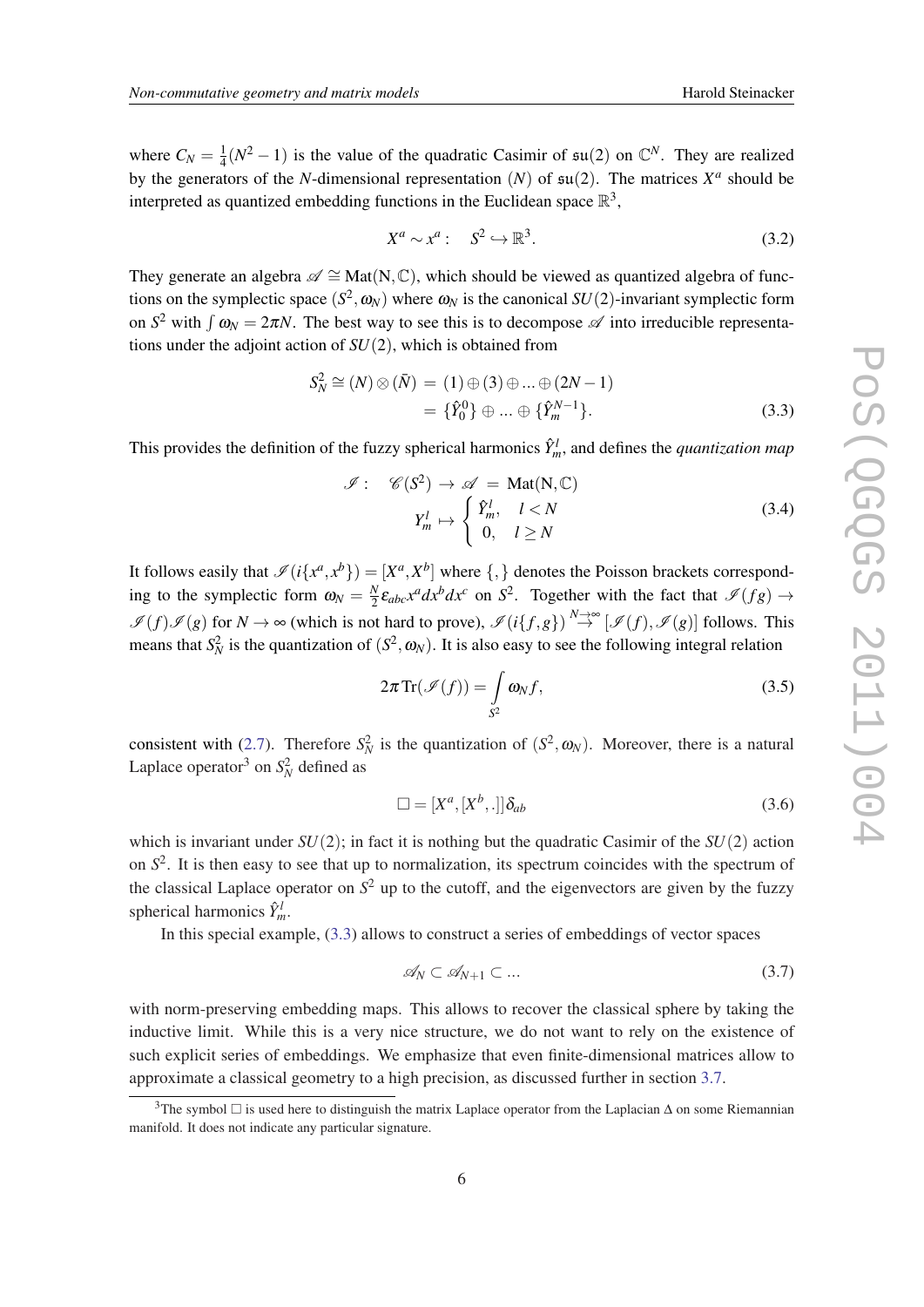#### <span id="page-6-0"></span>3.2 The fuzzy torus

The fuzzy torus  $T_N^2$  can be defined in terms of clock and shift operators  $U, V$  acting on  $\mathbb{C}^N$ with relations  $UV = qVU$  for  $q^N = 1$ , with  $U^N = V^N = 1$ . They have the following standard representation

$$
U = \begin{pmatrix} 0 & 1 & 0 & \dots & 0 \\ 0 & 0 & 1 & \dots & 0 \\ & & \ddots & & \\ 0 & \dots & 0 & 1 \\ 1 & 0 & \dots & 0 \end{pmatrix}, \quad V = \begin{pmatrix} 1 & & & & \\ & e^{2\pi i \frac{1}{N}} & & & \\ & & e^{2\pi i \frac{N}{N}} & & \\ & & & \ddots & \\ & & & & e^{2\pi i \frac{N-1}{N}} \end{pmatrix}.
$$
 (3.8)

These matrices generate the algebra  $\mathscr{A} \cong \text{Mat}(N, \mathbb{C})$ , which can be viewed as quantization of the function algebra  $\mathscr{C}(T^2)$  on the symplectic space  $(T^2, \omega_N)$ . One way to recognize the structure of a torus is by identifying a  $\mathbb{Z}_N \times \mathbb{Z}_N$  symmetry, defined as

$$
\mathbb{Z}_N \times \mathscr{A} \to \mathscr{A} \tag{3.9}
$$

$$
(\boldsymbol{\omega}^k, \boldsymbol{\phi}) \mapsto U^k \boldsymbol{\phi} U^{-k} \tag{3.10}
$$

and similarly for the other  $\mathbb{Z}_N$  defined by conjugation with *V*. Under this action, the algebra of functions  $\mathscr{A} = \text{Mat}(N, \mathbb{C})$  decomposes as

$$
\mathscr{A} = \bigoplus_{n,m=0}^{N-1} U^n V^m \tag{3.11}
$$

into harmonics i.e. irreducible representations. This suggests to define the following quantization map:

$$
\mathcal{I}: \mathcal{C}(T^2) \to \mathcal{A} = \text{Mat}(N, \mathbb{C})
$$
\n
$$
e^{in\varphi}e^{im\psi} \mapsto \begin{cases} q^{-nm/2}U^nV^m, & |n|, |m| < N/2\\ 0, & \text{otherwise} \end{cases}
$$
\n(3.12)

which is compatible with the  $\mathbb{Z}_N \times \mathbb{Z}_N$  symmetry and satisfies  $\mathscr{I}(f^*) = \mathscr{I}(f)^\dagger$ . The underlying Poisson structure on  $T^2$  is given by  $\{e^{i\phi}, e^{i\psi}\} = \frac{2\pi}{N} e^{i\phi} e^{i\psi}$  (or equivalently  $\{\phi, \psi\} = -\frac{2\pi}{N}$ ), and it is easy to verify the following integral relation

$$
2\pi \operatorname{Tr}(\mathscr{I}(f)) = \int_{T^2} \omega_N f, \qquad \omega_N = \frac{N}{2\pi} d\varphi d\psi \tag{3.13}
$$

consistent with [\(2.7](#page-3-0)). Therefore  $T_N^2$  is the quantization of  $(T^2, \omega_N)$ .

The metric is an additional structure which goes beyond the mere concept of quantization. Here we obtain it by considering  $T^2$  as embedded noncommutative space in  $\mathbb{R}^4$ , by defining 4 hermitian matrices

$$
X^{1} + iX^{2} := U, \qquad X^{3} + iX^{4} := V \tag{3.14}
$$

which satisfy the relations

$$
(X1)2 + (X2)2 = 1 = (X3)2 + (X4)2,
$$
  
\n
$$
(X1 + iX2)(X3 + iX4) = q(X3 + iX4)(X1 + iX2).
$$
\n(3.15)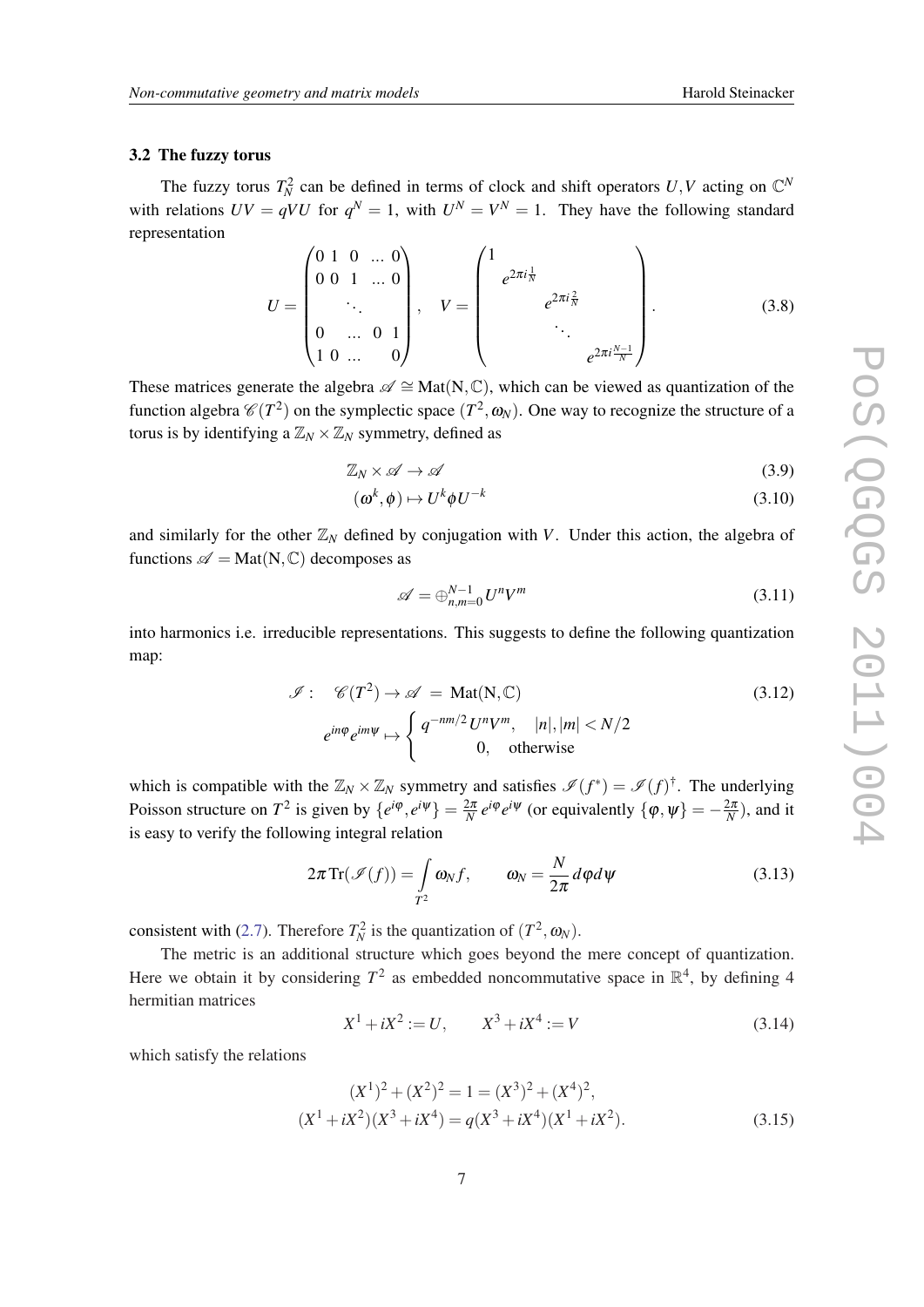They can again be viewed as embedding maps

$$
X^a \sim x^a: \quad T^2 \hookrightarrow \mathbb{R}^4 \tag{3.16}
$$

and we can write  $x^1 + ix^2 = e^{i\varphi}$ ,  $x^3 + ix^4 = e^{i\psi}$  in the semi-classical limit. This allows to consider the matrix Laplace operator ([3.6](#page-5-0)), and to compute its spectrum:

$$
\Box \phi = [X^a, [X^b, \phi]] \delta_{ab} \tag{3.17}
$$

$$
= [U, [U^{\dagger}, \phi]] + [V, [V^{\dagger}, \phi]] = 4\phi - U\phi U^{\dagger} - U^{\dagger}\phi U - V\phi V^{\dagger} - V^{\dagger}\phi V \qquad (3.18)
$$

$$
\Box(U^{n}V^{m}) = -c([n]_{q}^{2} + [m]_{q}^{2})U^{n}V^{m} \sim -c(n^{2} + m^{2})U^{n}V^{m},
$$
  
\n
$$
c = (q^{1/2} - q^{-1/2})^{2} \sim \frac{1}{N^{2}}
$$
\n(3.19)

where

$$
[n]_q = \frac{q^{n/2} - q^{-n/2}}{q^{1/2} - q^{-1/2}} = \frac{\sin(n\pi/N)}{\sin(\pi/N)} \sim n \qquad \text{("q-number")} \tag{3.20}
$$

Thus the spectrum of the matrix Laplacian  $(3.6)$  approximately coincides<sup>4</sup> with the classical case below the cutoff. Therefore  $T_N^2$  with the embedding defined via the above embedding [\(3.14](#page-6-0)) has indeed the geometry of a torus.

## 3.3 Fuzzy  $\mathbb{C}P^N$

A straightforward generalization of the fuzzy sphere leads to the *fuzzy complex projective space*  $\mathbb{C}P_N^n$ , which is defined in terms of hermitian matrices  $X^a$ ,  $a = 1, 2, ..., n^2 + n$  subject to the relations

$$
[X^a, X^b] = \frac{i}{\sqrt{C_N'}} f_c^{ab} X^c , \qquad d_{ab}^c X^a X^b = D_N X^c , \qquad X_a X^a = 1
$$
 (3.21)

(adopting a sum convention). Here  $f_c^{ab}$  are the structure constants of  $\mathfrak{su}(n+1)$ ,  $d^{abc}$  is the totally symmetric invariant tensor, and  $C_N$ ,  $D_N$  are group-theoretical constants which are not needed here. These relations are realized by the generators of  $\mathfrak{su}(n+1)$  acting on irreducible representations with highest weight  $(N,0,...,0)$  or  $(0,0,...,N)$ , with dimension  $d_N$ . Again, the matrices  $X^a$  should be interpreted as quantized embedding functions in the Euclidean space  $\mathfrak{su}(n+1) \cong \mathbb{R}^{n^2+n}$ ,

$$
X^a \sim x^a: \quad \mathbb{C}P^n \hookrightarrow \mathbb{R}^{n^2+n}.\tag{3.22}
$$

They generate an algebra  $\mathscr{A} \cong \text{Mat}(d_N,\mathbb{C})$ , which should be viewed as quantized algebra of functions on the symplectic space  $(\mathbb{C}P^n, N\omega)$  where  $\omega$  is the canonical  $SU(n)$ -invariant symplectic form on  $\mathbb{C}P^n$ . It is easy to write down a quantization map analogous to [\(3.4\)](#page-5-0),

$$
\mathcal{I}: \mathscr{C}(\mathbb{C}P^n) \to \mathscr{A} \tag{3.23}
$$

using the decomposition of  $\mathscr A$  into irreducible representations of  $\mathfrak{su}(n+1)$ . Again, there is a natural Laplace operator on  $\mathbb{C}P_N^n$  defined as in ([3.6](#page-5-0)) whose spectrum coincides with the classical one up to the cutoff. A similar construction can be given for any coadjoint orbit of a compact Lie group.

<sup>&</sup>lt;sup>4</sup>It is interesting to note that momentum space is compactified here, reflected in the periodicity of  $[n]_q$ .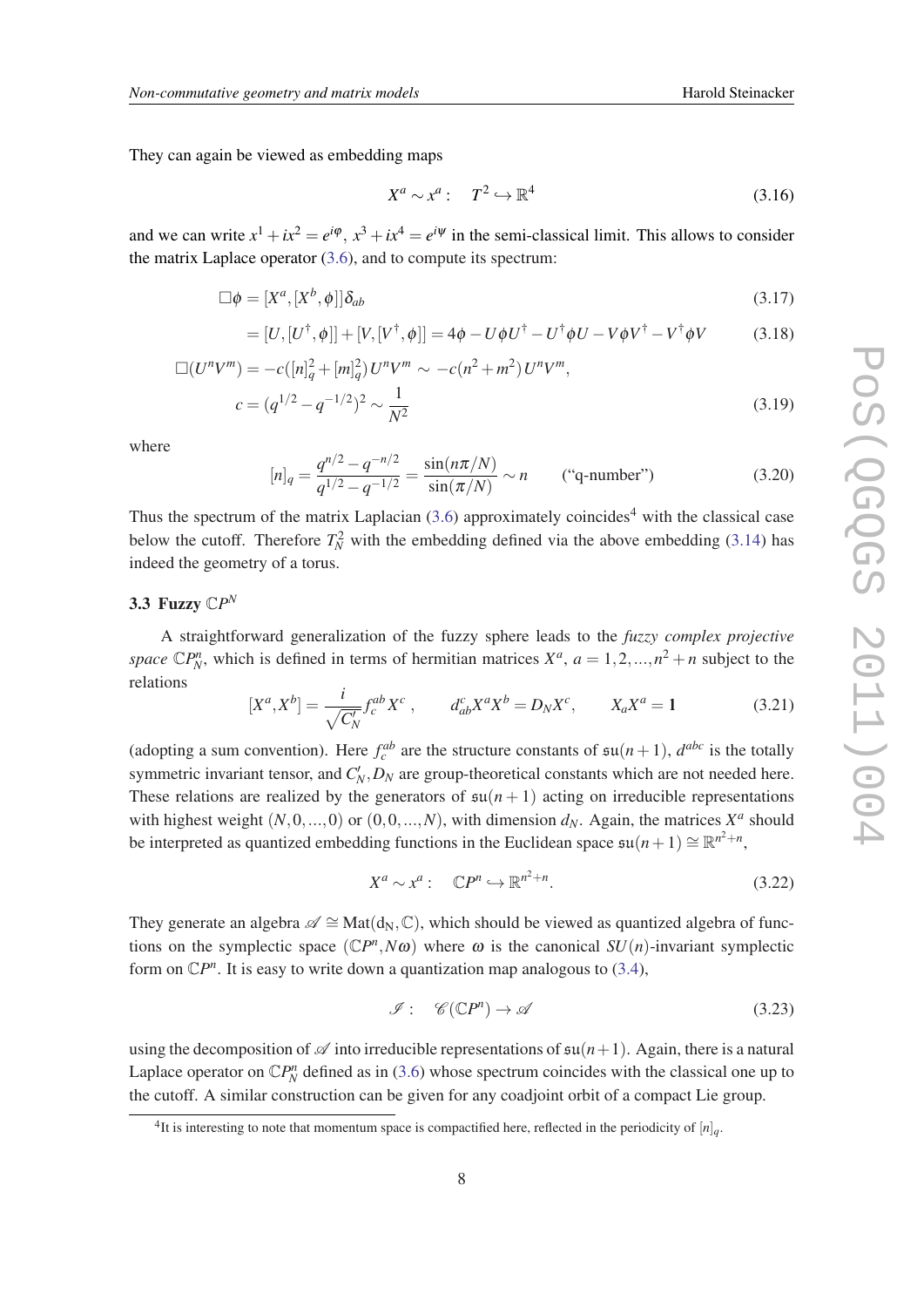#### 3.4 The Moyal-Weyl quantum plane

The Moyal-Weyl quantum plane  $\mathbb{R}_{\theta}^{2n}$  is defined in terms of  $2n$  (infinite-dimensional) hermitian matrices  $X^a \in \mathcal{L}(\mathcal{H})$  subject to the relations

$$
[X^{\mu}, X^{\nu}] = i\theta^{\mu\nu}\mathbf{1} \tag{3.24}
$$

where  $\theta^{\mu\nu} = -\theta^{\nu\mu} \in \mathbb{R}$ . Here *H* is a separable Hilbert space. This generates the (*n*-fold tensor product of the) Heisenberg algebra  $\mathscr A$  (or some suitable refinement of it, ignoring operatortechnical subtleties here), which can be viewed as quantization of the algebra of functions on  $\mathbb{R}^{2n}$ using e.g. the Weyl quantization map

$$
\mathcal{I}: \mathscr{C}(\mathbb{R}^{2n}) \to \mathbb{R}_{\theta}^{2n} \subset \text{Mat}(\infty, \mathbb{C})
$$
  

$$
e^{ik_{\mu}x^{\mu}} \mapsto e^{ik_{\mu}X^{\mu}}.
$$
 (3.25)

Since plane waves are irreducible representations of the translation group, this map is again defined as intertwiner of the symmetry group as in the previous examples. Of course, the matrices  $X^{\mu}$ should be viewed as quantizations of the classical coordinate functions  $X^{\mu} \sim x^{\mu}$ :  $\mathbb{R}^{2n} \to \mathbb{R}^{2n}$ . Similar as in quantum mechanics, it is easy to see that the noncommutative plane waves satisfy the Weyl algebra

$$
e^{ik_{\mu}X^{\mu}}e^{ip_{\mu}X^{\mu}} = e^{\frac{i}{2}\theta^{\mu\nu}k_{\mu}p_{\nu}}e^{i(k_{\mu}+p_{\mu})X^{\mu}}
$$
(3.26)

It is also easy to obtain an explicit form for the star product defined by the above quantization map: it is given by the famous Moyal-Weyl star product,

$$
(f \star g)(x) = f(x)e^{\frac{i}{2}\theta^{\mu\nu}\overleftrightarrow{\partial}_{\mu}\overrightarrow{\partial}_{\nu}}g(x)
$$
\n(3.27)

in obvious notation. This gives e.g.

$$
x^{\mu} \star x^{\nu} = x^{\mu} x^{\nu} + \frac{i}{2} \theta^{\mu \nu}
$$
  

$$
[x^{\mu}, x^{\nu}]_{\star} = i \theta^{\mu \nu}.
$$
 (3.28)

In this example, we note that

$$
[X^{\mu},.]=:i\theta^{\mu\nu}\partial_{\nu}
$$
\n(3.29)

provides a reasonable definition of partial derivatives in terms of inner derivations on  $\mathscr{A}$ , provided  $\theta^{\mu\nu}$  is non-degenerate (which we will always assume). This is justified by the observation  $[X^{\mu}, e^{ik_{\nu}X^{\nu}}] = -\theta^{\mu\nu}k_{\nu}e^{ik_{\mu}X^{\mu}}$  together with the identification  $\mathscr{I}$ . Therefore these partial derivatives and in particular the matrix Laplacian

$$
\Box = [X^{\mu}, [X^{\nu}, .]] \delta_{\mu\nu} = -\theta^{\mu\mu'} \theta^{\nu\nu'} \delta_{\mu\nu} \partial_{\mu'} \partial_{\nu'} \equiv -\Lambda_{NC}^{-4} G^{\mu\nu} \partial_{\mu} \partial_{\nu},
$$
  

$$
G^{\mu\nu} := \Lambda_{NC}^{4} \theta^{\mu\mu'} \theta^{\nu\nu'} \delta_{\mu'\nu'}, \qquad \Lambda_{NC}^{4} := \sqrt{\det \theta_{\mu\nu}^{-1}} \tag{3.30}
$$

coincide via  $\mathscr I$  with the commutative Laplacian for the metric  $G_{\mu\nu}$ . Therefore  $G_{\mu\nu}$  should be considered as *effective metric* of  $\mathbb{R}^4_\theta$ .

The Moyal-Weyl quantum plane differs from our previous examples in one essential way: the underlying classical space is non-compact. This means that the matrices become unbounded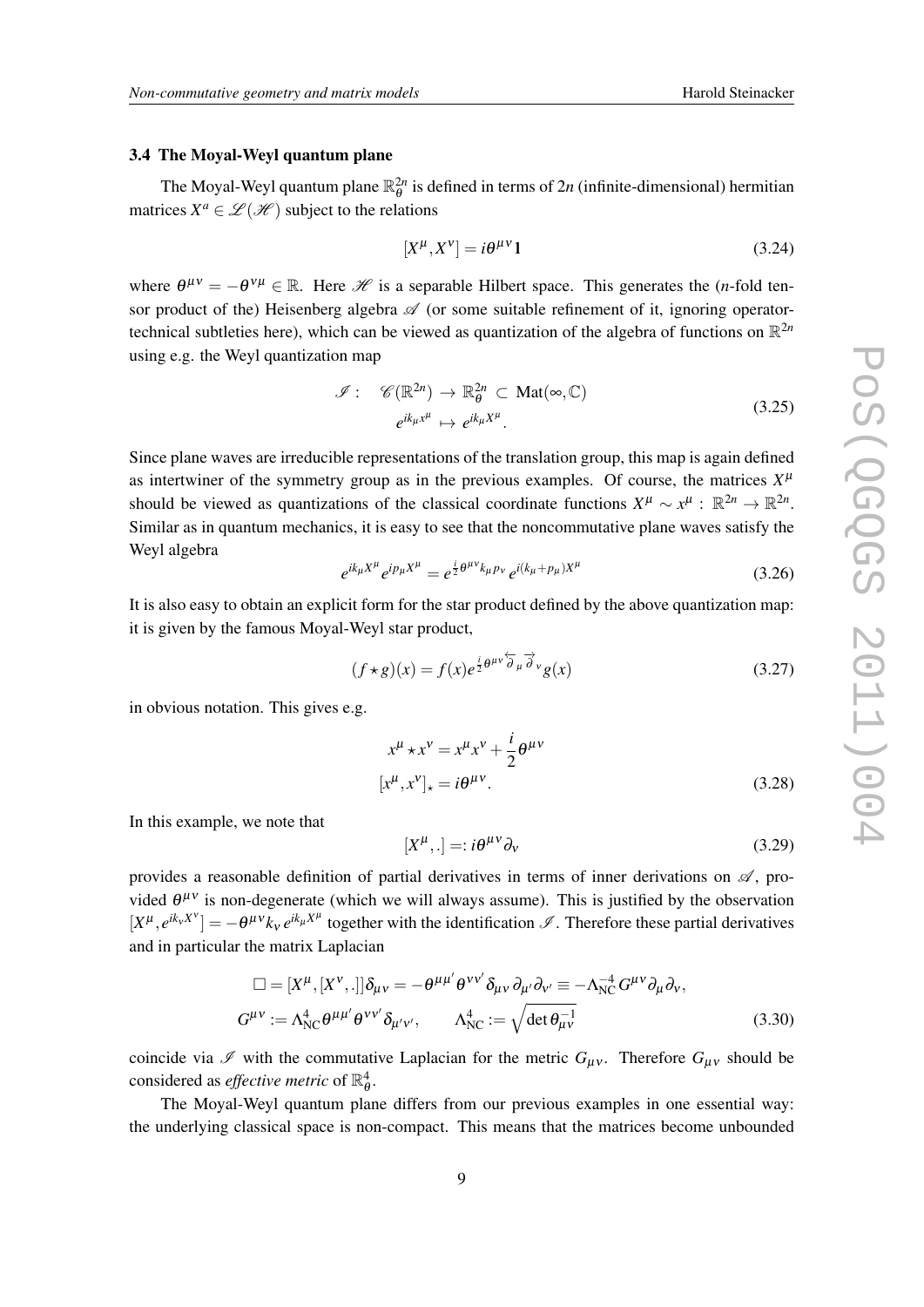operators acting on an infinite-dimensional separable Hilbert space. The basic difference can be seen from the formula

$$
(2\pi)^n \text{Tr} F \sim \int_{\mathcal{M}} |\theta_{\mu\nu}^{-1}| f , \qquad (3.31)
$$

which together with  $|\theta_{\mu\nu}^{-1}|$  = *const* implies that the trace diverges as a consequence of the infinite symplectic volume. Locally (i.e. for test-functions  $f$  with compact support, say), there is no essential difference between the compact fuzzy spaces described before and the Moyal-Weyl quantum plane. This reflects the Darboux theorem, which states that all symplectic spaces of a given dimension are locally equivalent. Thus from the point of view of matrix geometry,  $\mathbb{R}_{\theta}^{2n}$  is simply a non-compact version of a fuzzy space.

#### 3.5 The fuzzy cylinder

Finally, the *fuzzy cylinder*  $S^1 \times_{\xi} \mathbb{R}$  is defined by [\[14](#page-24-0)]

$$
[X1, X3] = i\xi X2, (X1)2 + (X2)2 = R2,
$$
  

$$
[X1, X2] = 0.
$$
 (3.32)

Defining  $U := X^1 + iX^2$  and  $U^{\dagger} := X^1 - iX^2$ , this can be stated more transparently as

$$
UU^{\dagger} = U^{\dagger}U = R^2
$$
  
[U, X<sup>3</sup>] =  $\xi U$ ,  $[U^{\dagger}, X^3] = -\xi U^{\dagger}$  (3.33)

This algebra has the following irreducible representation<sup>5</sup>

$$
U|n\rangle = R|n+1\rangle, \qquad U^{\dagger}|n\rangle = R|n-1\rangle
$$
  

$$
X^3|n\rangle = \xi n|n\rangle, \qquad n \in \mathbb{Z}, \xi \in \mathbb{R}
$$
 (3.34)

on a Hilbert space  $\mathcal{H}$ , where  $|n\rangle$  form an orthonormal basis. We take  $\xi \in \mathbb{R}$ , since the  $X^i$  are hermitian. Then the matrices  $\{X^1, X^2, X^3\}$  can be interpreted geometrically as quantized embedding functions

$$
\begin{pmatrix} X^1 + iX^2 \\ X^3 \end{pmatrix} \sim \begin{pmatrix} Re^{iy_3} \\ x^3 \end{pmatrix} : S^1 \times \mathbb{R} \hookrightarrow \mathbb{R}^3.
$$
 (3.35)

The quantization map is given by

$$
\mathcal{I}: \mathscr{C}(S^1 \times \mathbb{R}) \to S^1 \times_{\xi} \mathbb{R} \subset \text{Mat}(\infty, \mathbb{C}) \tag{3.36}
$$

$$
e^{ipx^3}e^{iny^3} \mapsto e^{in\xi/2}e^{ipX^3}U^n,\tag{3.37}
$$

which preserves the obvious  $U(1) \times \mathbb{R}$  symmetry. This defines the fuzzy cylinder  $S^1 \times_{\xi} \mathbb{R}$ . It is the quantization of  $T^*S^1$  with canonical Poisson bracket  $\{e^{iy_3}, x^3\} = -i\xi e^{iy_3}$ , or  $\{x^3, y^3\} = \xi$  locally. Its geometry can be recognized either using the  $U(1) \times \mathbb{R}$  symmetry, or using the matrix Laplacian  $\square = [X^a, [X^b, .]]\delta_{ab}$  which has the following spectrum

$$
\Box e^{ipX^3}U^n = \left(4R^2\sin^2(p\xi/2) + n^2\xi^2\right)e^{ipX^3}U^{n} \stackrel{p\xi \ll 1}{\sim} \left(R^2p^2 + n^2\right)\xi^2e^{ipX^3}U^n,\tag{3.38}
$$

consistent with the classical spectrum for small momenta. Therefore the effective geometry is that of a cylinder.

<sup>&</sup>lt;sup>5</sup>More general irreducible representations are obtained by a (trivial) constant shift  $X^3 \to X^3 + c$ .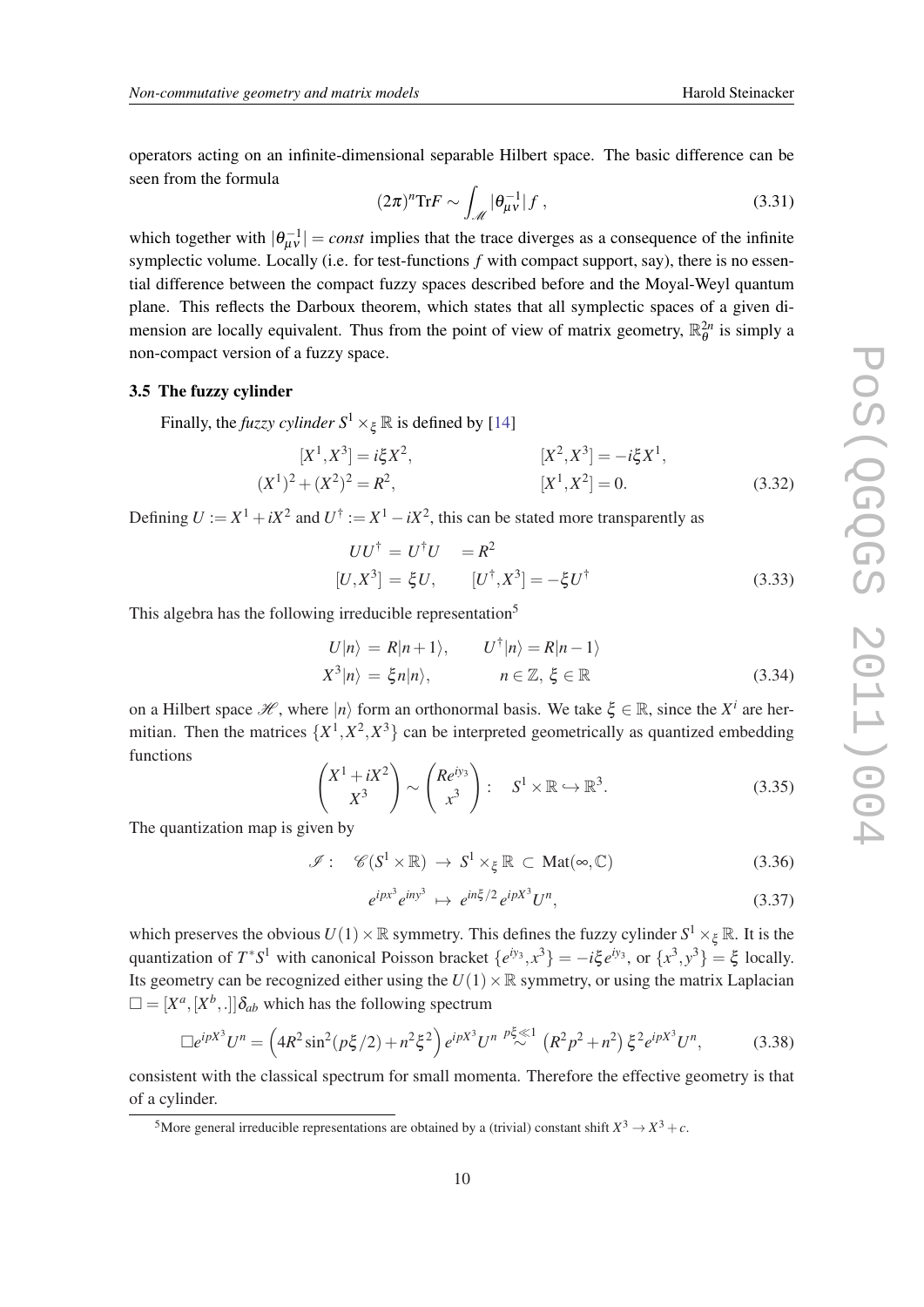#### <span id="page-10-0"></span>3.6 Additional structures: coherent states and differential calculus

Next we exhibit some additional results in the example of the fuzzy sphere. They can be generalized to other matrix geometries under consideration here.

Coherent states. As in Quantum Mechanics, coherent states provide a particularly illuminating way to understand quantum geometry, via maximally localized wave-functions. In the case of  $S_N^2$ they go back to Perelomov [\[15](#page-24-0)], although different approaches are possible [\[16](#page-25-0)]. Here we consider the group-theoretical approach of Perelomov. Let  $p_0 \in S^2$  be a given point on  $S^2$  called north pole. Then the map

$$
SO(3) \to S^2
$$
  
  $g \mapsto g \triangleright p_0$  (3.39)

defines the stabilizer group  $U(1) \subset SO(3)$  of  $p_0$ , so that  $S^2 \cong SU(2)/U(1)$ . Now recall that the algebra of functions on the fuzzy sphere is given by  $End(\mathcal{H})$ , where  $\mathcal H$  is spanned by the angular momentum basis  $|m,L\rangle$ ,  $m = -L, ..., L, N = 2L + 1$ . Noting that  $X^3|L,L\rangle = \frac{N-2}{\sqrt{N^2}}$  $\frac{N-2}{N^2-1}$   $|L,L\rangle$ , we can identify the highest weight state  $|L,L\rangle$  as coherent state localized on the north pole. We define more generally

$$
|\psi_g\rangle := \pi_N(g)|L, L\rangle \tag{3.40}
$$

where  $\pi_N$  denotes the *N*-dimensional irrep of *SO*(3). Since the stabilizer group  $U(1)$  of  $p_0$  acts on  $|\psi_g\rangle$  via a complex phase, the associated one-dimensional projector

$$
\Pi_g = |\psi_g\rangle\langle\psi_g| \tag{3.41}
$$

is independent of  $U(1)$ , so that there is a well-defined map

$$
SO(3)/U(1) \cong S^2 \to End(\mathcal{H})
$$
\n(3.42)

$$
p \mapsto \Pi_g = |\psi_g\rangle\langle\psi_g| =: (4\pi)^{-1} \delta_N^{(2)}(p-x). \tag{3.43}
$$

The notation on the rhs should indicate that these are the optimally localized wave-functions on  $S_N^2$ . To proceed, we label coherent states related by  $U(1)$  with the corresponding point on  $S^2$ , so that  $|p\rangle := |\psi_{g(p)}\rangle \sim |\psi_{g(p)}\rangle$ . One can then show the following results [\[15](#page-24-0)]

$$
\int_{S^2} |p\rangle\langle p| = c1
$$
\novercomplete\n
$$
|\langle p|p'\rangle| = (\cos(\vartheta/2))^{N-1}, \qquad \vartheta = \angle(p, p')
$$
\nlocalization\n
$$
p \approx p'
$$
\n
$$
p_a X^a |p\rangle = |p\rangle
$$
\n
$$
\langle p|X^a |p\rangle = \text{Tr}X^a \Pi_p = p^a \in S^2
$$

which provide a justification for the interpretation of  $X^a \sim x^a: S^2 \hookrightarrow \mathbb{R}^3$  [\(3.2](#page-5-0)) as quantized embedding maps. One can also show that these states are optimally localized on *S* 2 ,

$$
(\Delta X^1)^2 + (\Delta X^2)^2 + (\Delta X^3)^2 \ge \frac{N-1}{2C_N} \sim \frac{1}{2N} = \sum_a \langle p | (X^a - \langle p | X^a | p \rangle)^2 | p \rangle.
$$
 (3.44)

In principle, such considerations should apply to all matrix geometries under consideration here, although the explicit realization of such coherent states is in general not known.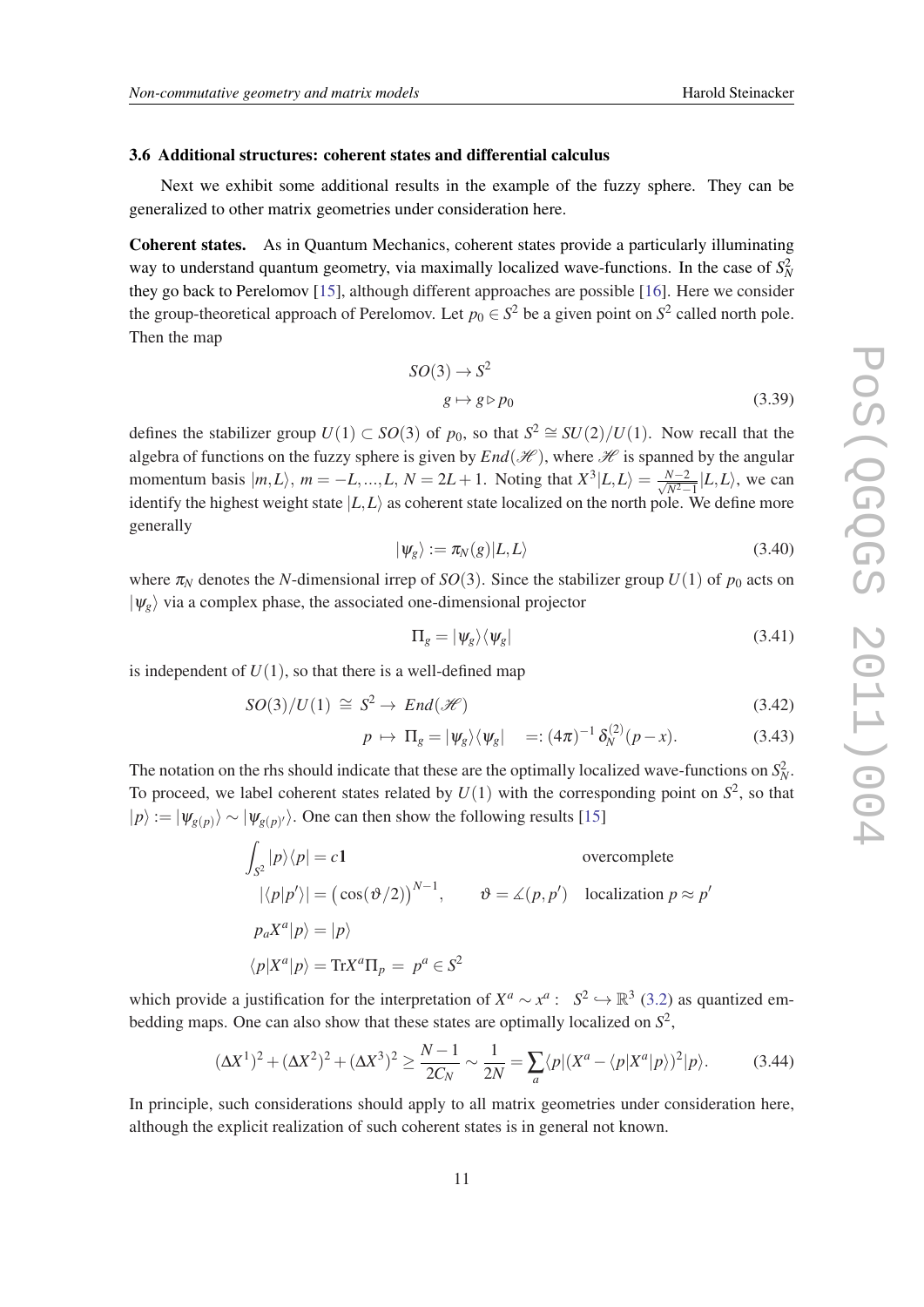Differential calculus. For many noncommutative spaces with enhanced symmetry, differential calculi have been constructed which respect the symmetry. In the case of embedded NC spaces as considered here, this calculus is typically that of the embedding space  $\mathbb{R}^D$ , and does not reduce to the standard one in the commutative limit. Nevertheless it may be quite appealing, and we briefly discuss the example of the fuzzy sphere following Madore [\[12](#page-24-0)].

A differential calculus on  $S_N^2$  is a graded bimodule  $\Omega_N^* = \bigoplus_{n \geq 0} \Omega^n$  over  $\Omega^0 = \mathscr{A} = S_N^2$  with an exterior derivative  $d: \Omega^n \to \Omega^{n+1}$  compatible with  $SO(3)$ , which satisfies  $d^2 = 0$  and the graded Leibniz rule  $d(\alpha\beta) = d\alpha\beta + (-1)^{|\alpha|}\alpha\,d\beta$ . Since  $[X^a, X^b] \sim i\epsilon^{abc}X^c$  one necessarily has  $dX^aX^b \neq$  $X^b dX^a$  and  $dX^a dX^b \neq -dX^b dX^a$ . It turns out that there is a preferred (radial) one-form which generates the exterior derivative <sup>6</sup> on  $\mathscr{A}$ ,

$$
df = [\omega, f], \qquad \omega = -C_N X^a dX^a. \tag{3.45}
$$

It turns out that the calculus necessarily contains 3-forms

$$
\Omega_N^* = \bigoplus_{n=0}^3 \Omega_N^n, \qquad \Omega_N^3 \ni f_{abc}(X) dX^a dX^b dX^c,\tag{3.46}
$$

which reflects the embedding space  $\mathbb{R}^3$ . It turns out that can introduce a frame of one-forms which commute with all functions [\[12](#page-24-0)]:

$$
\xi^a = \omega X^a + \sqrt{C_N} \,\varepsilon^{abc} X^b dX^c, \qquad [f(X), \xi^a] = 0. \tag{3.47}
$$

The most general one-form can then be written as

$$
A = A_a \xi^a \quad \in \Omega^1_N, \qquad A_a \in \mathscr{A} = \text{Mat}(N, \mathbb{C}). \tag{3.48}
$$

One can define the exterior derivative such that [[17\]](#page-25-0)

$$
F = dA + AA = (Y_a Y_b + i\epsilon_{abc} Y_c) \xi^a \xi^b \in \Omega_N^2,\tag{3.49}
$$

$$
Y = \omega + A = Y_a \xi^a = (X_a + A_a) \xi^a \quad \in \Omega^1_N. \tag{3.50}
$$

These formulae are relevant in the context of gauge theory, encoding the covariant coordinates  $Y^a = X^a + A^a$  which are the basic objects in matrix models. Nevertheless the formalism of differential forms may be somewhat misleading, because the one-form *Y* encodes both tangential gauge fields as well as transversal scalar fields. In any case we will not use differential calculi in the following. Our aim is to understand the geometrical structures which emerge from matrix models, without introducing any mathematical prejudice. These models do not require any such additional mathematical structures.

This concludes our brief exhibition of matrix geometries, through examples whose geometry was identified using their symmetry properties. We will learn below how to generalize them for generic geometries, and how to systematically extract their geometry without using this symmetry. In particular, the form of the matrix Laplacian ([3.6](#page-5-0)) turns out to be general. On the other hand, there are also more exotic and singular spaces that can be modeled by matrices, such as intersecting spaces, stacks of spaces, etc. Some well-known NC spaces such as κ- Minkowski space are

<sup>&</sup>lt;sup>6</sup>This formula is modified for higher forms, cf. [\[17](#page-25-0)].  $\omega$  should not be confused with the symplectic form.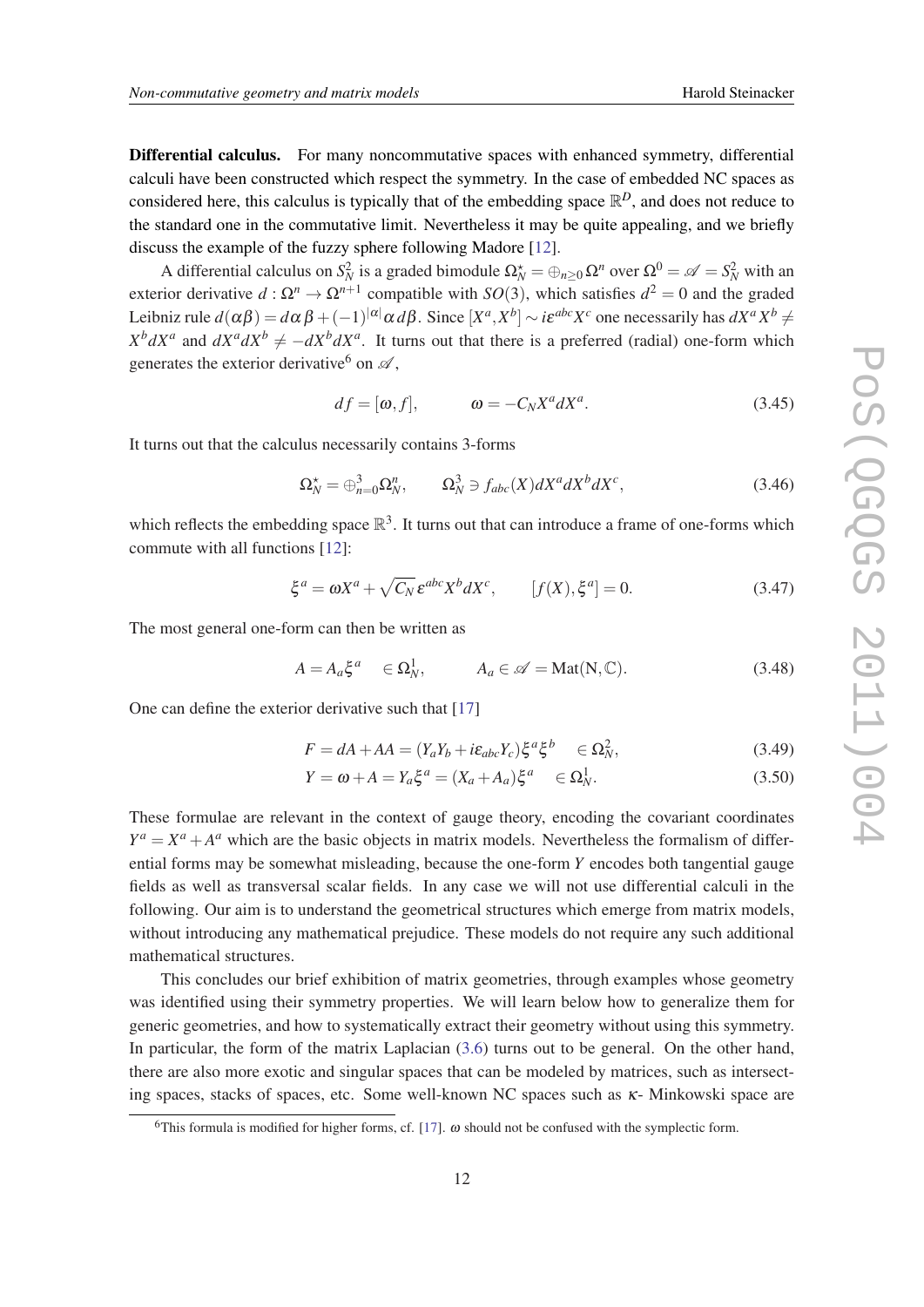<span id="page-12-0"></span>quantizations of degenerate Poisson structures, which we do not consider since the effective metric would be degenerate and/or singular. There are also very different types of noncommutative tori [[18\]](#page-25-0) described by infinite-dimensional algebras, reflecting the presence of a non-classical winding sector. They are not stable under small deformations, e.g. it is crucial whether  $\theta$  is rational or irrational. In contrast, the embedded NC spaces considered here such as fuzzy tori are stable under deformations as explained in section [7,](#page-17-0) and contain no winding modes. This seems crucial for supporting a well-defined quantum field theory, as discussed in section [10](#page-19-0).

Finally we should recall the noncommutative geometry as introduced by A. Connes [[9](#page-24-0)], which is based on a Dirac operator  $\vec{p}$  subject to certain axioms. One can define a differential calculus based on such a Dirac operator, which is a refined version of *d* ∼ [*D*/,.]. The matrix models discussed below indeed provide a Dirac operator for the matrix geometries under consideration, although these axioms are not necessarily respected.

#### 3.7 Lessons and cautions

We draw the following general lessons from the above examples:

- The algebra  $\mathscr{A} = \mathscr{L}(\mathscr{H})$  of linear operators on  $\mathscr{H}$  should be viewed as quantization of the algebra of functions on a symplectic space ( $\mathcal{M}, \omega$ ). However as abstract algebra,  $\mathcal{A}$  carries no geometrical information, not even the dimension or the topology of the underlying space.
- The geometrical information is encoded in the *specific matrices X<sup>a</sup>* , which should be interpreted as quantized embedding functions

$$
X^a \sim x^a: \quad \mathcal{M} \hookrightarrow \mathbb{R}^D. \tag{3.51}
$$

They encode the embedding geometry, which is contained e.g. in the matrix Laplacian. We will learn below how to extract this more directly. The Poisson or symplectic structure is encoded in their commutation relations. In this way, even finite-dimensional matrices can describe various geometries to a high precision.

• In some sense, every non-degenerate and "regular" fuzzy space given by the quantization of a symplectic manifold locally looks like some  $\mathbb{R}_{\theta}^{2n}$ . The algebra of functions on  $\mathbb{R}_{\theta}^{2n}$  is infinitedimensional only because its volume is infinite:  $dim(\mathcal{H})$  counts the number of quantum cells via the Bohr-Sommerfeld quantization rule, which is nothing but the semi-classical relation [\(2.7\)](#page-3-0). For example,  $\mathbb{C}P_N^n$  can be viewed as a compactification of  $\mathbb{R}_{\theta}^{2n}$ .

This leads to the idea that generic geometries may be described similarly as *embedded noncommutative spaces* in matrix models, interpreting the matrices  $X^a$  as quantized embedding maps  $X^a \sim x^a$ :  $\mathcal{M} \hookrightarrow \mathbb{R}^D$ . However, we caution that general matrices do not necessarily admit a geometrical interpretation. There is not even a notion of dimension in general. In fact we will see that matrix models can describe much more general situations, such as multiple submanifolds ("branes"), intersecting branes, manifolds suspended between branes, etc., essentially the whole zoo of string theory. Therefore we have to make some simplifying assumptions, and focus on the simplest case of NC branes corresponding to smooth submanifolds. This will be justified in section [7](#page-17-0) by showing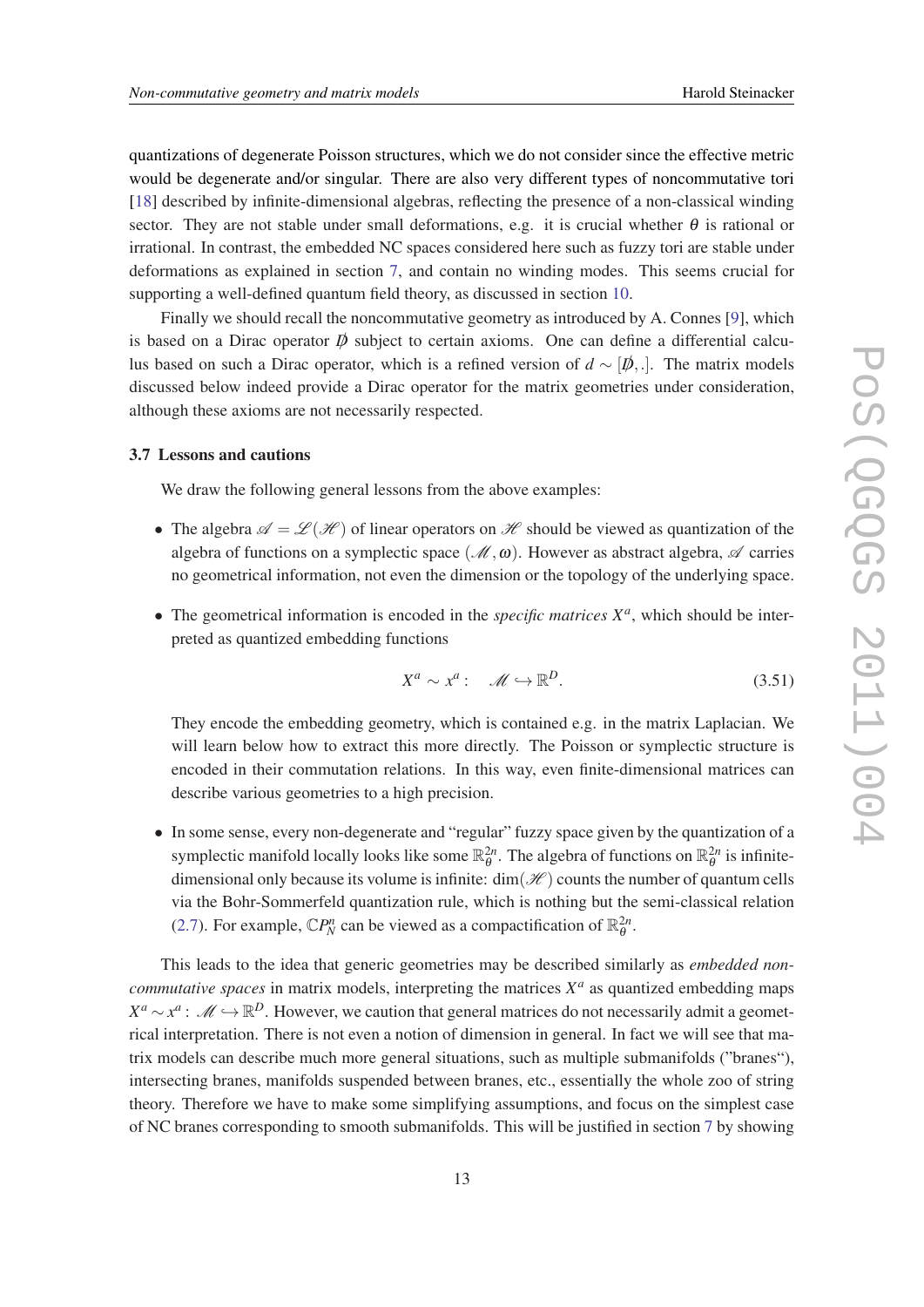<span id="page-13-0"></span>that such configurations are stable under small deformations. Moreover, we will explain in section [6](#page-16-0) how to realize a large class of generic 4d geometries through such matrix geometries.

A sharp separation between admissible and non-admissible matrix geometries would in fact be inappropriate in the context of matrix model, whose quantization is defined in terms of an integral over the space of *all* matrices as discussed below. The ultimate aim is to show that the dominant contributions to this integral correspond to matrix configurations which have a geometrical meaning relevant to physics. However, the integral is over all possible matrices, including geometries with different dimensions and topologies. It is therefore clear that such a geometric notion can only be approximate or emergent.

Finally, we wish to address the issue of finite-dimensional versus infinite-dimensional matrix algebras. Imagine that our space-time was fuzzy with a UV scale  $\Lambda_{NC} \approx \Lambda_{Planck}$ , and compact of size *R*. Then there would be only finitely many "quantum cells", and the geometry should be modeled by some finite *N*–dimensional (matrix) algebra. Since no experiment on earth can directly access the Planck scale, such a scenario can hardly be ruled out, and a model based on a finite matrix geometry might be perfectly adequate. Therefore the limit  $N \to \infty$  or  $\Lambda_{NC} \to \infty$  may not be realized in physics. However there must be a large "separation of scales", and this limits should be well-behaved in order to have any predictability; whether or not the limit is realized in nature is then irrelevant.

#### 4. Spectral matrix geometry

We want to understand more generally such matrix geometries, described by a number of hermitian matrices  $X^a \in \mathscr{A} = \mathscr{L}(\mathscr{H})$ . Here  $\mathscr{H}$  is a finite-dimensional or infinite-dimensional (separable) Hilbert space.

One way to extract geometrical information from a space  $\mathcal{M}$  which naturally generalizes to the noncommutative setting is via spectral geometry. In the classical case, one can consider the heat kernel expansion of the Laplacian  $\Delta_g$  of a compact Riemannian manifold ( $\mathcal{M}, g$ ) [\[19](#page-25-0)],

$$
Tr e^{-\alpha \Delta_g} = \sum_{n \ge 0} \alpha^{(n-d)/2} \int_{\mathcal{M}} d^d x \sqrt{|g|} a_n(x).
$$
 (4.1)

The Seeley-de Witt coefficients  $a_n(x)$  of this asymptotic expansion are determined by the intrinsic geometry of M, e.g.  $a_2 \sim -\frac{R[g]}{6}$  where  $R[g]$  is the curvature scalar. This provides physically valuable information on  $\mathcal{M}$ , and describes the one-loop effective action. In particular, the leading term allows to compute the number of eigenvalues below some cutoff,

$$
\mathcal{N}_{\Delta}(\Lambda) := #\{\mu^2 \in \text{spec}\Delta; \mu^2 \le \Lambda^2\},\tag{4.2}
$$

dropping the subscript *g* of the Laplacian. One obtains Weyls famous asymptotic formula

$$
\mathcal{N}_{\Delta}(\Lambda) \sim c_d \text{vol}\mathcal{M}\Lambda^d
$$
,  $c_d = \frac{\text{vol}S^{d-1}}{d(2\pi)^d}$ . (4.3)

In particular, the (spectral) dimension  $d$  of  $\mathcal M$  can be extracted the from the asymptotic density of the eigenvalues of ∆*g*. However, although the spectrum of ∆*<sup>g</sup>* contains a lot of information on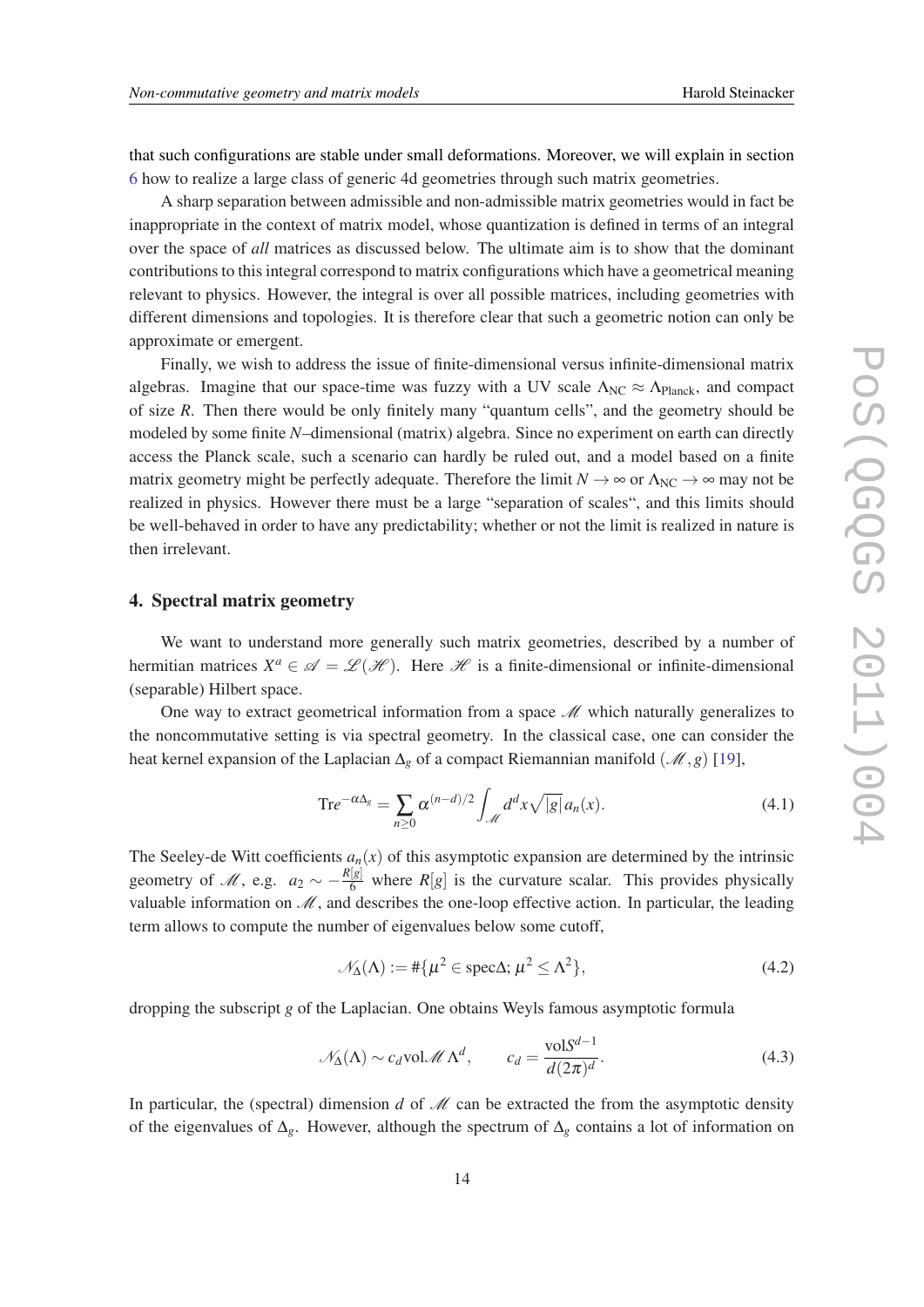the geometry, it does not quite determine it uniquely, and there are inequivalent but isospectral manifolds<sup>7</sup>.

Now consider the spectral geometry of fuzzy spaces in more detail. Since the asymptotic density of eigenvalues vanishes in the compact case, the proper definition of a spectral dimension in the fuzzy case with Laplacian  $\Box$  must take into account the cutoff, e.g. as follows

$$
\mathcal{N}_{\square}(\Lambda) \sim c_d \text{vol.} \mathcal{M} \Lambda^d \qquad \text{for } \Lambda \le \Lambda_{\text{max}} \tag{4.4}
$$

where  $\Lambda_{\text{max}}$  is the (sharp or approximate) cutoff of the spectrum. Similarly, the information about the geometry of M is encoded in the spectrum of its Laplacian or Dirac operator *below its cutoff*. It turns out that such a cutoff is in fact essential to obtain meaningful Seeley-de Witt coefficients in the noncommutative case [[21\]](#page-25-0). We can thus formulate a specific way to associate an effective geometry to a noncommutative space with Laplacian  $\Box$ : if spec  $\Box$  has a clear enough asymptotics for  $\Lambda \leq \Lambda_{\text{max}}$  and approximately coincides with spec $\Delta_{g}$  for some classical manifold ( $\mathcal{M}, g$ ) for  $\Lambda \leq \Lambda_{\text{max}}$ , then its spectral geometry is that of  $(\mathcal{M}, g)$ .

To proceed, we need to specify a Laplacian for matrix geometries. Here the (Yang-Mills) matrix model [\(1.1](#page-2-0)) provides a natural choice: For any given background configuration in the matrix model defined by *D* hermitian matrices  $X^a$ , there is a natural matrix Laplace operator<sup>8</sup>

$$
\Box = [X^a, [X^b, .]]\delta_{ab} \tag{4.5}
$$

which is a (formally) hermitian operator on  $\mathscr A$ . We can study its spectrum and the distribution of eigenvalues. This Laplacian governs the fluctuations in the matrix model, and therefore encodes its effective geometry. Hence if there is a classical geometry which effectively describes the matrix background  $X^a$  up to some scale  $\Lambda_{NC}$ , the spectrum of its canonical (Levi-Civita) Laplacian  $\Delta_g$ must approximately coincide with the spectrum of  $\Box$ , up to some possible cutoff Λ. In particular, there should be a refined version of the quantization map ([2.4](#page-3-0))

$$
\mathcal{I}: \mathcal{C}_{\Lambda}(\mathcal{M}) \to \mathcal{A} \subset \text{Mat}(\infty, \mathbb{C})
$$
  

$$
f(x) \mapsto F
$$
 (4.6)

which approximately intertwines the Laplacians  $\mathcal{I}(\Delta_g f) \approx \Box(\mathcal{I}(f))$ . Here  $\mathcal{C}_{\Lambda}(\mathcal{M})$  denotes the space of functions on M whose eigenvalues are bounded by  $\Lambda$ , and  $\mathscr I$  should be injective. The fuzzy sphere is an example where the matrix Laplacian precisely matches the classical Laplacian up to the cutoff. Its special symmetry is no longer essential.

#### 5. Embedded noncommutative spaces and their geometry.

In practice, it is hard to extract information on the metric from the spectrum. A more direct handle on the geometry can be obtained for embedded noncommutative spaces, which can be understood as quantization of an approximate classical symplectic manifold  $(M, \theta^{\mu\nu})$  embedded in  $\mathbb{R}^D$ . This makes matrix models much more accessible than abstract NC geometry.

<sup>&</sup>lt;sup>7</sup>One way to close this gap is to consider spectral triples associated to Dirac operators [[20\]](#page-25-0). In the matrix model, the geometrical information will be extracted more directly using the symplectic structure and the embedding defined by the matrices  $X^a$ .

<sup>8</sup>This operator arises e.g. as equation of motion for the Yang-Mills matrix model. There is also a natural matrix Dirac operator  $D/\Psi = \Gamma_a[X^a, \Psi]$  where  $\Gamma_a$  generates the Clifford algebra of  $SO(D)$ . However we will not discuss it here.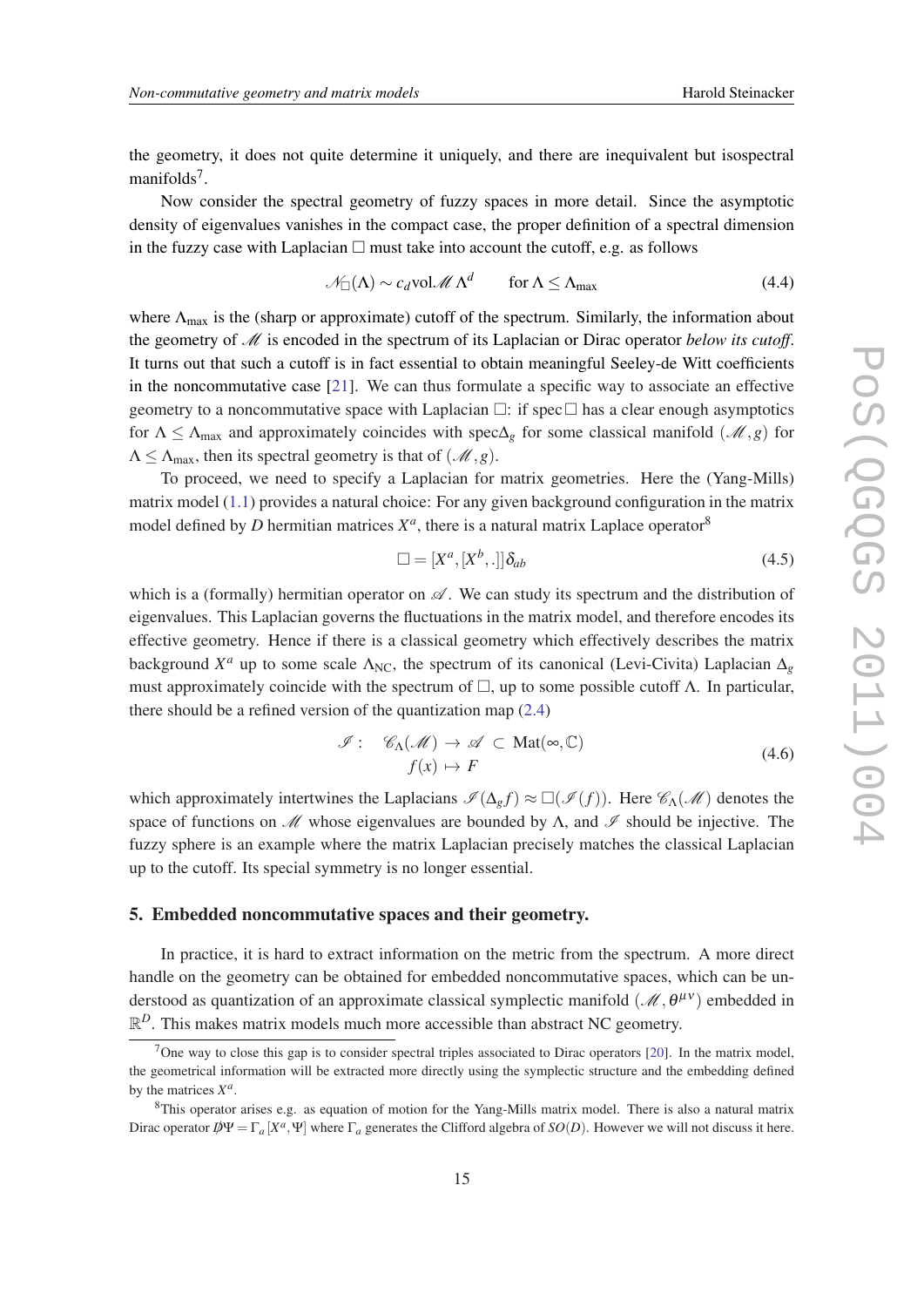Thus consider again matrices  $X^a$  which can be viewed as quantized Cartesian embedding functions of  $\mathscr{M}$  in  $\mathbb{R}^D$ ,

$$
X^a \sim x^a : \mathcal{M} \hookrightarrow \mathbb{R}^D. \tag{5.1}
$$

One can then interpret commutators as quantization of the Poisson structure on  $\mathcal{M}$ . In particular,

$$
i\Theta^{ab} = [X^a, X^b] \sim i\{x^a, x^b\} = i\Theta^{\mu\nu}\partial_\mu x^a \partial_\nu x^b \tag{5.2}
$$

in the semi-classical limit, where  $\theta^{\mu\nu}$  is the Poisson tensor in some local coordinates on  $\mathcal{M}$ . It is then not hard to see [\[5\]](#page-24-0) that

$$
\Box \phi \equiv [X^a, [X^b, \phi]] \delta_{ab} \sim -\{X^a, \{X^b, \phi\}\} \delta_{ab} = -e^{\sigma} \Delta_G \phi(x)
$$
\n(5.3)

for any matrix resp. function  $\mathscr{A} \ni \phi \sim \phi(x)$ . Here  $\Delta_G$  is the standard Laplace operator associated to the effective metric  $G_{\mu\nu}$  defined as follows

$$
G^{\mu\nu}(x) := e^{-\sigma} \theta^{\mu\mu'}(x) \theta^{\nu\nu'}(x) g_{\mu'\nu'}(x)
$$
\n(5.4)

$$
g_{\mu\nu}(x) := \partial_{\mu}x^{a}\partial_{\nu}x^{b}\delta_{ab} , \qquad (5.5)
$$

$$
e^{-(n-1)\sigma} := \frac{1}{\theta^n} |g_{\mu\nu}(x)|^{-\frac{1}{2}}, \qquad \theta^n = |\theta^{\mu\nu}|^{1/2}.
$$
 (5.6)

All of these are tensorial objects on  $\mathcal{M}$ , e.g.  $g_{\mu\nu}(x)$  is the metric induced on  $\mathcal{M} \subset \mathbb{R}^D$  via pull-back of  $\delta_{ab}$ . The normalization factor  $e^{-\sigma}$  is determined uniquely (except for  $n = 1$ ) such that

$$
\frac{1}{\theta^n} = \sqrt{|G_{\mu\nu}|} e^{-\sigma}.
$$
\n(5.7)

This provides the desired explicit description of the matrix geometry at the semi-classical level. It is easy to check that  $G_{\mu\nu} = g_{\mu\nu}$  for the examples in section [3,](#page-4-0) which will be understood on more general grounds below.

The easiest way to see (5.3) is by considering the action for a scalar field coupled to the matrix model background

$$
S[\varphi] \equiv -\text{Tr}[X^a, \phi][X^b, \phi]\delta_{ab} \sim \frac{1}{(2\pi)^n} \int d^{2n}x \sqrt{|G_{\mu\nu}|} G^{\mu\nu}(x) \partial_\mu \phi \partial_\nu \phi. \tag{5.8}
$$

Writing the lhs as Tr $\phi \Box \phi$  and taking the semi-classical limit leads to (5.3). Note that this is the action for additional matrix components  $\phi \equiv X^{D+1}$  in the matrix model ([1.1\)](#page-2-0). Therefore  $G_{\mu\nu}$  is the metric which governs scalar fields in the matrix model, more precisely nonabelian scalar fields which arise as transversal fluctuations on backgrounds  $X^a \otimes 1_n$ , cf. [\(8.2\)](#page-18-0). More generally, one can show that all fields which arise in the matrix model as fluctuations of the matrices around such a background (i.e. scalar fields, gauge fields and fermions) are governed by  $G_{\mu\nu}$ , possibly up to a conformal factor  $\sim e^{\sigma}$ . This means that  $G_{\mu\nu}$  is the effective gravitational metric.

Now consider the equations of motion of the matrix model ([1.1](#page-2-0)), which are given by

$$
0 = [X^{b}, [X^{b'}, X^{a}]]g_{bb'} = \Box X^{a} \sim -e^{\sigma} \Delta_{G} x^{a}.
$$
 (5.9)

This means that the embedding functions are harmonic functions w.r.t.  $G_{\mu\nu}$ , which is satisfied e.g. for  $\mathbb{R}_{\theta}^{2n}$ . With a little more effort, one can also derive the following equations for the Poisson structure [[29,](#page-25-0) [5\]](#page-24-0)

$$
\nabla_G^{\mu} (e^{\sigma} \theta_{\mu\nu}^{-1}) = e^{-\sigma} G_{\nu\rho} \theta^{\rho\mu} \partial_{\mu} \eta, \qquad \eta = \frac{1}{4} e^{\sigma} G^{\mu\nu} g_{\mu\nu}.
$$
 (5.10)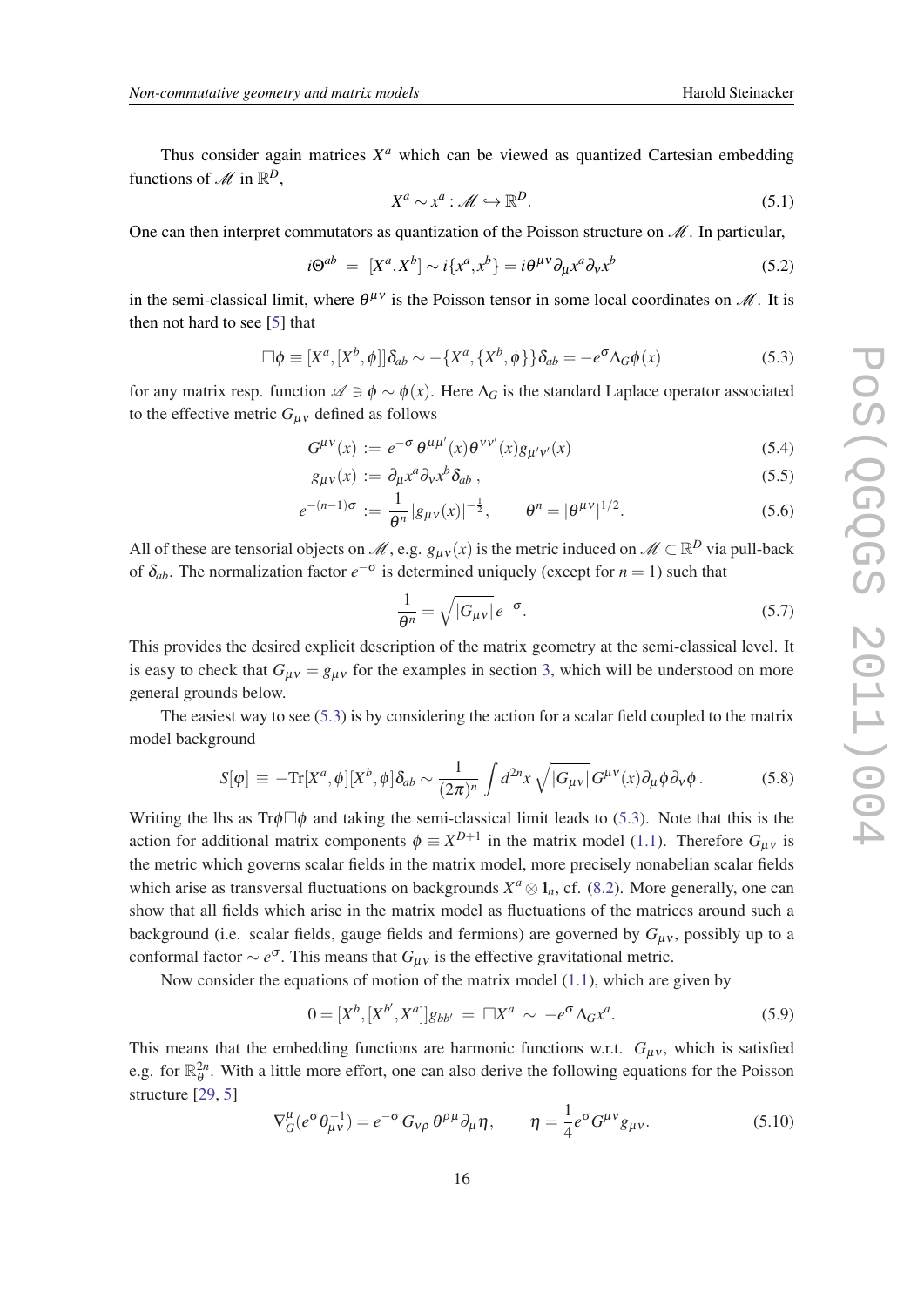<span id="page-16-0"></span>However, quantum corrections are expected to be essential for the gravity sector, and one should be careful avoiding preliminary conclusions. In any case, we note the following observations:

- Assume that dim  $\mathcal{M} = 4$ . Then  $G_{\mu\nu} = g_{\mu\nu}$  if and only if the symplectic form  $\omega = \frac{1}{2}$  $\frac{1}{2}\theta_{\mu\nu}^{-1}dx^{\mu}dx^{\nu}$ is self-dual or anti-selfdual [\[5\]](#page-24-0).
- There is a natural tensor

$$
\mathcal{J}_{\gamma}^{\eta} = e^{-\sigma/2} \theta^{\eta \gamma} g_{\gamma \gamma} = -e^{\sigma/2} G^{\eta \gamma} \theta_{\gamma \gamma}^{-1}.
$$
 (5.11)

Then the effective metric can be written as

$$
G^{\mu\nu} = \mathscr{J}^{\mu}_{\rho} \mathscr{J}^{\nu}_{\rho'} g^{\rho\rho'} = -(\mathscr{J}^2)_{\rho}^{\mu} g^{\rho\nu}.
$$
 (5.12)

In particular,  $\mathscr J$  defines an almost-complex structure if and only if  $G_{\mu\nu} = g_{\mu\nu}$ , hence for (anti-)selfdual  $\omega$ . In that case,  $(\mathcal{M}, \tilde{g}, \omega)$  defines an almost-Kähler structure on  $\mathcal{M}$  where

$$
\tilde{g}_{\mu\nu} := e^{-\sigma/2} g_{\mu\nu}.
$$
\n(5.13)

- The matrix model is invariant under gauge transformations  $X^a \to X^{a'} = U^{-1}X^aU$ , which semi-classically correspond to symplectomorphisms  $\Psi_U$  on  $(\mathcal{M}, \omega)$ . This can be viewed in terms of modified embeddings  $x^{a'} = x^a \circ \Psi_U : \mathcal{M} \to \mathbb{R}^D$  with equivalent geometry.
- Matrix expressions such as  $[X^a, X^b] \sim i\theta^{\mu\nu}\partial_\mu x^a \partial_\nu x^b$  should be viewed as (quantizations of) tensorial objects on  $\mathcal{M} \subset \mathbb{R}^D$ , written in terms of Cartesian coordinates  $a, b$  of the ambient space  $\mathbb{R}^D$ . They are always tangential because  $\partial_y x^b \in T_p\mathcal{M}$ . Using appropriate projectors on the tangential and normal bundles of  $\mathcal{M}$ , this can be used to derive matrix expressions which encode e.g. the intrinsic curvature of  $\mathcal{M}$ , cf. [\[22](#page-25-0), [23\]](#page-25-0). This is important for gravity.

#### 6. Realization of generic 4D geometries in matrix models

We now show how a large class of generic (Euclidean, for now) 4-dimensional geometries can be realized as NC branes in matrix models with  $D = 10$ . This should eliminate any lingering doubts whether the geometries in the matrix model are sufficiently general for gravity. This construction is illustrated in [[24](#page-25-0)] for the example of the Schwarzschild geometry.

- 1. Consider some "reasonable" generic geometry  $(M^4, g_{\mu\nu})$  with nice properties, as explained below.
- 2. Choose an embedding  $\mathscr{M} \hookrightarrow \mathbb{R}^D$ . This is in general not unique, and requires that *D* is sufficiently large. Using classical embedding theorems [[25\]](#page-25-0),  $D = 10$  is just enough to embed generic 4-dimensional geometries (at least locally).
- 3. Equip *M* with an (anti-)selfdual closed 2-form  $\omega$ . This means that  $d\omega = d \star_{\varrho} \omega = 0$ , hence  $\omega$  is a special solution of the free Maxwell equations on  $\mathcal{M}$ . Such a solution generically exists for mild assumptions on  $\mathcal{M}$ , for example by solving the corresponding boundary value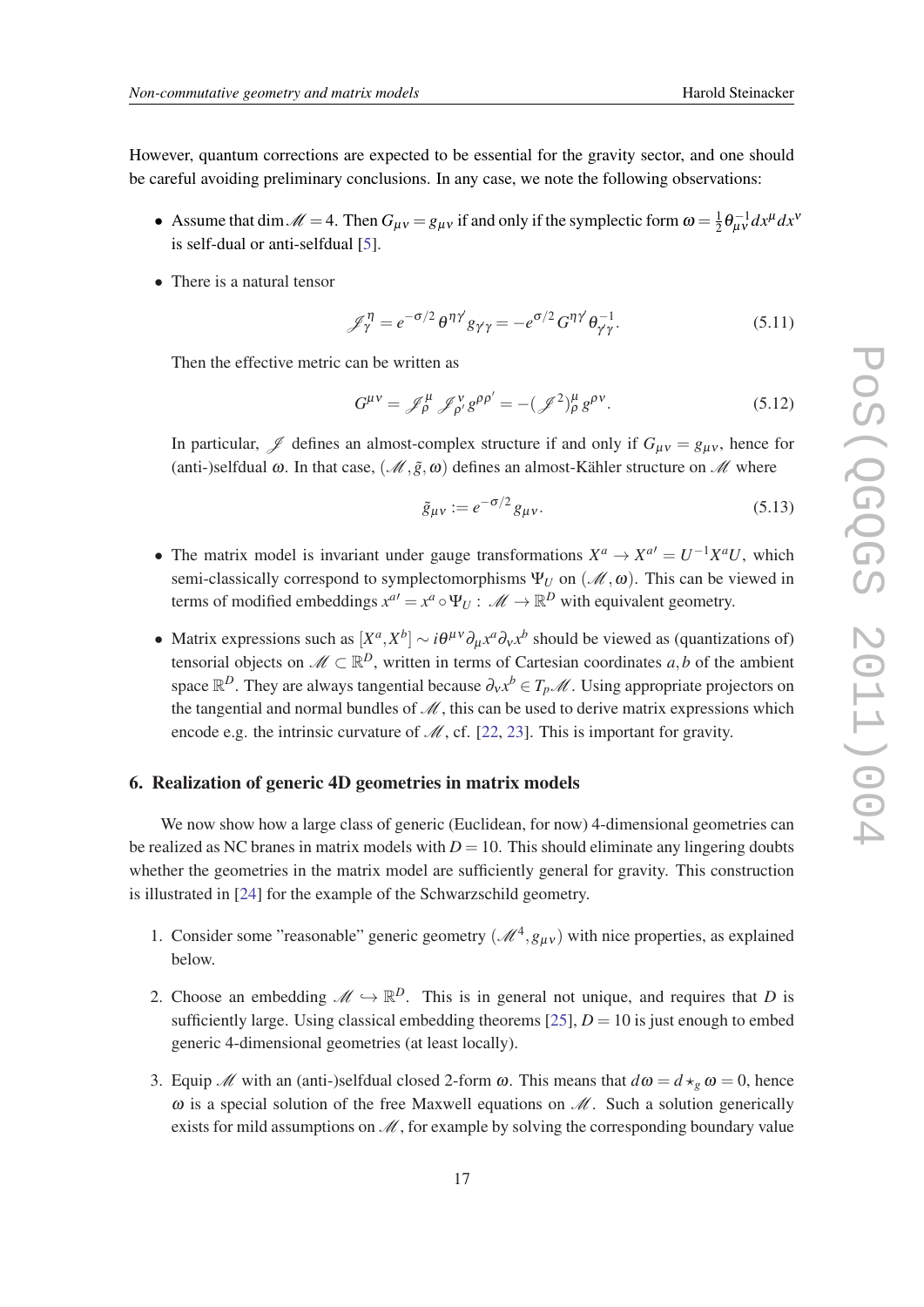<span id="page-17-0"></span>problem with  $\omega$  being (anti-)selfdual on the boundary or asymptotically<sup>9</sup>. This defines the requirements in step 1). For asymptotically flat spaces,  $\omega$  should be asymptotically constant in order to ensure that  $e^{-\sigma}$  is asymptotically constant. This requirement can be met more easily in the presence of compact extra dimensions  $\mathcal{M}^4 \times \mathcal{K}$  [\[26](#page-25-0)].

As explained above, it follows that  $(\tilde{g}, \omega)$  [\(5.13](#page-16-0)) is almost-Kähler. Under mild assumptions, one can then show [\[27](#page-25-0)] that there exists a quantization ([2.4\)](#page-3-0) of the symplectic space ( $\mathcal{M}, \omega$ ) in terms of operators on a Hilbert space<sup>10</sup>. In particular, we can then define  $X^a := \mathscr{I}(x^a) \in \mathscr{A}$ to be the matrix obtained as quantization of  $x^a$ , so that

$$
X^a \sim x^a : \mathcal{M} \to \mathbb{R}^D. \tag{6.1}
$$

The effective metric on  $\mathcal{M}$  is therefore  $G_{\mu\nu}$  as explained above.

4. Since  $\omega$  is (anti-)selfdual it follows that  $G = g$ , and we have indeed obtained a quantization of  $(\mathcal{M}, g)$  in terms of a matrix geometry. In particular, the matrix Laplacian  $\Box$  will approximate ∆*<sup>g</sup>* for low enough eigenvalues, and fluctuations of the matrix model around this background describe fields propagating on this effective geometry.

#### 7. Deformations of embedded NC spaces

Assume that  $X^a \sim x^a$ :  $\mathcal{M} \hookrightarrow \mathbb{R}^D$  describes some quantized embedded space as before. The important point which justifies the significance of this class of configurations is that *it is preserved by small deformations.* Indeed, consider a small deformation  $\tilde{X}^a = X^a + A^a$  by generic matrices  $A^a \in \mathcal{A}$ . By assumption, there is a local neighborhood for any point  $p \in \mathcal{M}$  where we can separate the matrices  $X^a$  into independent coordinates and embedding functions,

$$
X^a = (X^\mu, \phi^i(X^\mu))
$$
\n<sup>(7.1)</sup>

such that the  $X^{\mu}$  generate the full<sup>11</sup> matrix algebra  $\mathscr{A}$ . Therefore we can write  $A^a = A^a(X^{\mu})$ , and assume that it is smooth (otherwise the deformation will be suppressed by the action). We can now consider  $\tilde{X}^{\mu} = X^{\mu} + A^{\mu} \sim \tilde{x}^{\mu}(x^{\nu})$  as new coordinates with modified Poisson structure  $[\tilde{X}^{\mu}, \tilde{X}^{\nu}] \sim i\{\tilde{x}^{\mu}, \tilde{x}^{\nu}\},$  and  $\tilde{\phi}^{i} = \phi^{i} + A^{i} \sim \tilde{\phi}^{i}(\tilde{x}^{\mu})$  as modified embedding of  $\tilde{\mathcal{M}} \hookrightarrow \mathbb{R}^{D}$ . Therefore  $\tilde{X}^a$  describes again a quantized embedded space. Due to this stability property, it is plausible that the class of embedded NC spaces plays a dominant role in the path integral [\(10.1](#page-19-0)).

To obtain an intuition and to understand the local description, consider the example of the fuzzy sphere. We can solve for  $X^3 = \pm \sqrt{1 - (X^1)^2 - (X^2)^2}$ , and use  $X^1, X^2$  as local coordinate "near the north pole"  $X^3 = +1$  or the south pole  $X^3 = -1$ . Each branch of the solution makes sense provided some restriction on the spectrum of  $X<sup>3</sup>$  is imposed, and in general "locality" might be phrased as a condition on the spectrum of some coordinate(s). Then the  $X^1$ ,  $X^2$  "locally" generate the full matrix algebra  $\mathscr A$ .

<sup>&</sup>lt;sup>9</sup>It may happen that ω vanishes at certain locations, cf. [\[24](#page-25-0)]. This might be cured through compact extra dimensions.

 $10$ The use of the almost-Kähler structure may only be technical and should actually not be necessary.

<sup>&</sup>lt;sup>11</sup>In topologically non-trivial situations they will individually generate only "almost" the full  $\mathscr A$ , and  $\mathscr A$  is recovered by combining various such local descriptions. This will become more clear in the example of  $S_N^2$ .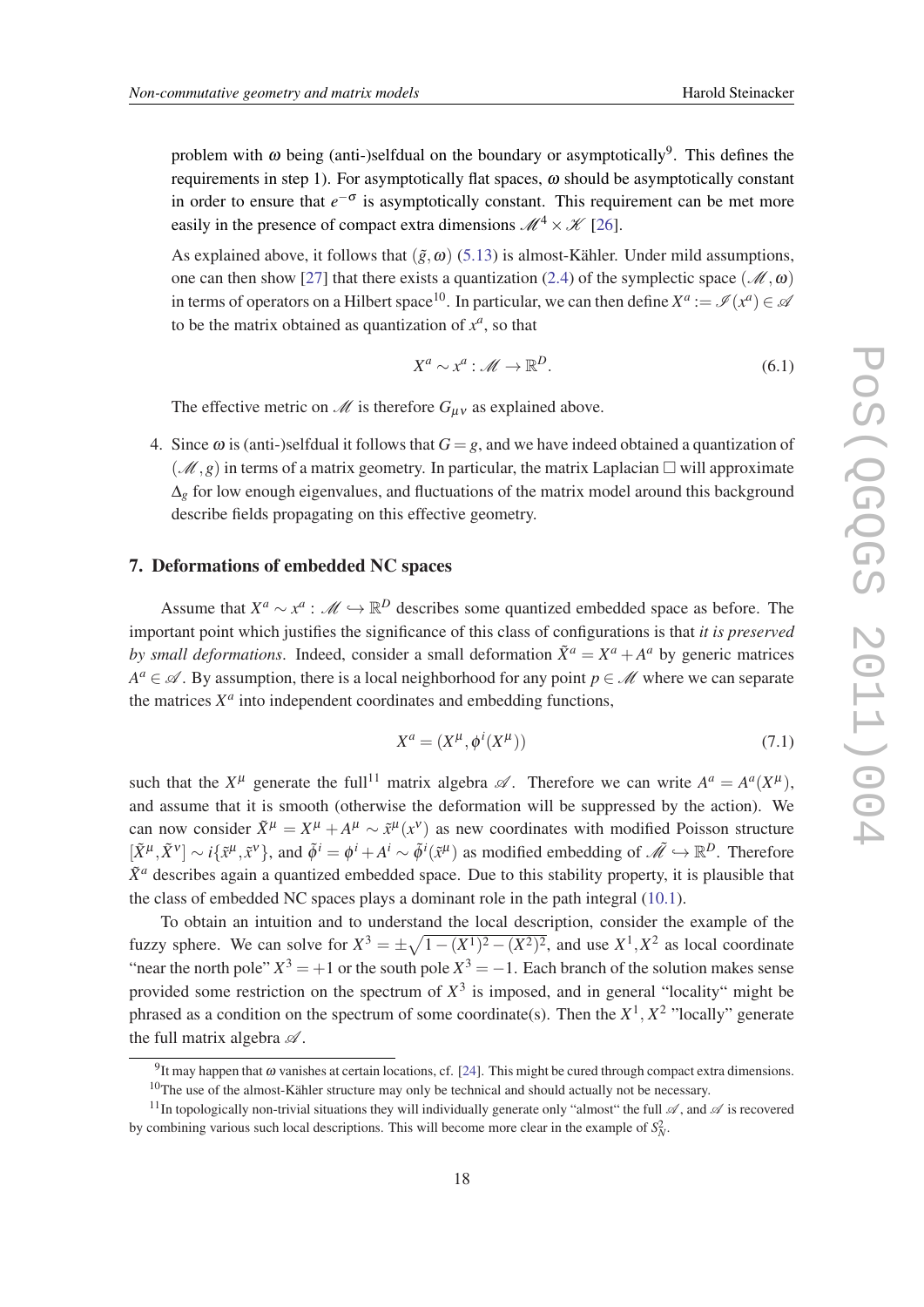<span id="page-18-0"></span>The splitting ([7.1](#page-17-0)) can be refined using the *ISO*(*D*) symmetry of Yang-Mills matrix models. In the semi-classical limit, one can assume (after a suitable rotation) that  $\partial_{\mu} \phi^{i} = 0$  for any given point  $p \in \mathcal{M}$ , so that the tangent space is spanned by the first *d* coordinates in  $\mathbb{R}^D$ . Moreover, *p* can be moved to the origin using the *D*-dimensional translations. Then the matrix geometry looks locally like R *d*  $\phi^d$ , which is deformed geometrically by non-trivial  $\phi^i(X^{\mu})$  and a non-trivial commutator  $[X^{\mu}, X^{\nu}] = i(\bar{\theta}^{\mu\nu} + \delta \theta^{\mu\nu}(X^{\alpha}))$ . These  $X^{\mu} \sim x^{\mu}$  define "local embedding coordinates", which are analogous to Riemannian normal coordinates. Hence any deformation of  $\mathbb{R}^d$  $\frac{d}{\theta}$  gives a matrix geometry as considered here, and vice versa any "locally smooth" matrix geometry should have such a local description. This justifies our treatment of matrix geometry.

#### 8. Generalized backgrounds

Although we focused so far on matrix geometries which are quantizations of classical symplectic manifolds, matrix models are much richer and accommodate structures such as multiple branes, intersecting branes, manifolds suspended between branes, etc. For example, consider the following block-matrix configurations<sup>12</sup>

$$
Y^{a} = \begin{pmatrix} X_{(1)}^{a} & 0 & 0 & 0 \\ 0 & X_{(2)}^{a} & 0 & 0 \\ 0 & 0 & \ddots & 0 \\ 0 & 0 & 0 & X_{(n)}^{a} \end{pmatrix}.
$$
 (8.1)

Assuming that each block  $X_{(i)}^a$  generates the (matrix) algebra  $\mathcal{A}_{(i)}$  of functions on some quantized symplectic space  $\mathscr{M}_{(i)} \subset \mathbb{R}^D$ , it is clear that the matrices  $Y^a$  should be interpreted as *n* different NC branes embedded in  $\mathbb{R}^D$ . One way to see this is by considering optimally localized ("coherent", cf. section [3.6](#page-10-0)) states  $|x\rangle_{(i)}$  corresponding to each block, such that the VEVs  $_{(i)}\langle x|X^a|x\rangle_{(i)} \approx x^a$  approximately sweep the location of  $\mathcal{M}_{(i)} \subset \mathbb{R}^D$ . Then clearly these state are also optimally localized for  $Y^a$ , and together sweep out the multiple brane configuration<sup>13</sup>. One particularly important case is given by a stack of *n* coinciding branes:

$$
Y^a = X^a \otimes 1_n. \tag{8.2}
$$

Fluctuations around such a background lead to  $SU(n)$  Yang-Mills gauge theory on  $\mathcal{M}$ , as explained below. In fact, the underlying algebra  $\mathscr{A} \otimes Mat(n, \mathbb{C})$  can be interpreted in two apparently different but nonetheless equivalent ways: 1) as  $su(n)$  valued functions on  $\mathcal M$  or 2) describing a higher-dimensional space  $\mathcal{M} \times \mathcal{K}$ , where Mat $(n, \mathbb{C})$  is interpreted as quantization of some compact symplectic space  $\mathcal K$ . Which of these two interpretations is physically correct depends on the actual matrix configuration, generalizing (8.2). Such extra dimensions allow to add more structure such as physically relevant gauge groups etc., cf. [[28\]](#page-25-0).

 $12$ Recall that by the Wedderburn theorem, the algebra generated by (finite-dimensional) hermitian matrices is always a product of simple matrix algebras, i.e. it decomposes into diagonal blocks as in (8.1).

<sup>&</sup>lt;sup>13</sup>Elements of the off-diagonal blocks are naturally identified as bi-modules or "strings" connecting the branes. However we will not consider this here.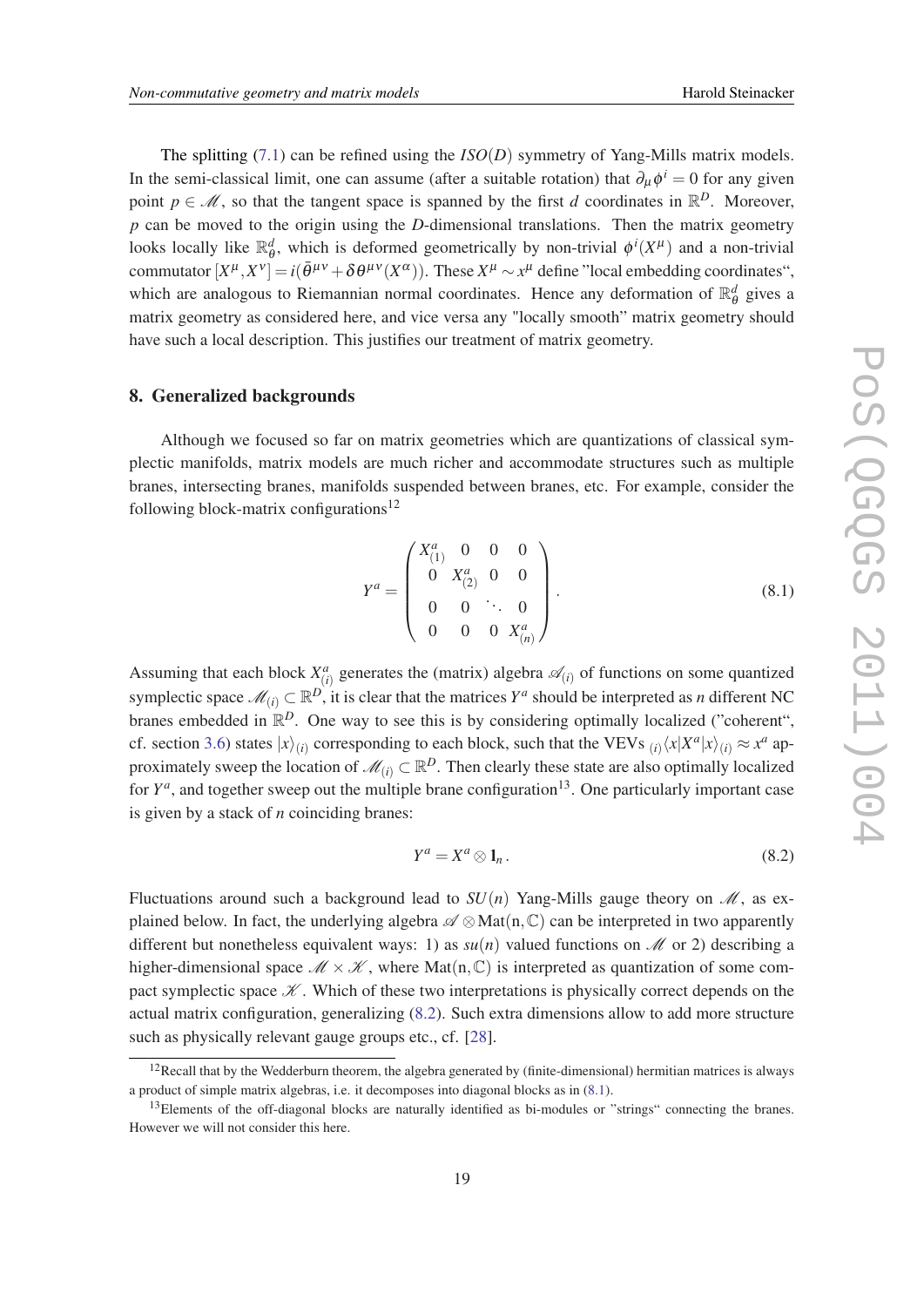<span id="page-19-0"></span>Another interesting case if that of intersecting branes, such as two Moyal-Weyl quantum planes embedded along different directions. This is very useful to make contact with particle physics [[30\]](#page-25-0), but we only mention it here to illustrate the rich zoo of backgrounds of the matrix model, which is not restricted to smooth geometries.

#### 9. Effective gauge theory

Consider a small deformation of the Moyal-Weyl quantum plane embedded in  $\mathbb{R}^D$ ,

$$
X^{a} = \begin{pmatrix} \bar{X}^{\mu} \\ 0 \end{pmatrix} + \begin{pmatrix} -\bar{\theta}^{\mu\nu} A_{\nu} \\ \phi^{i} \end{pmatrix}.
$$
 (9.1)

This can be interpreted either in terms of deformed geometry explained above, or in terms of NC gauge theory by considering  $A_{\mu} = A_{\mu}(\bar{X})$  and  $\phi^{i} = \phi^{i}(\bar{X})$  as gauge fields and scalar fields on  $\mathbb{R}_{\theta}^{4}$ . More precisely, fluctuations around a stack of branes  $(8.2)$  $(8.2)$  turn out to describe  $\mathfrak{su}(n)$ -valued gauge fields coupled to the effective metric  $G_{\mu\nu}$ , and the matrix model ([1.1\)](#page-2-0) yields the effective action [[5](#page-24-0)]

$$
S_{YM}[A] \sim \frac{\Lambda_0^4}{4} \int d^4x \, e^{\sigma} \sqrt{|G_{\mu\nu}|} G^{\mu\mu'} G^{\nu\nu'} \text{tr}(F_{\mu\nu} F_{\mu'\nu'}) + \frac{1}{2} \int \eta F \wedge F \tag{9.2}
$$

(dropping  $\phi^i$ ). On  $\mathbb{R}^4_\theta$ , this is easy to understand: the gauge transformations  $X^a \to U X^a U^{-1}$  give rise to

$$
A_{\mu} \to U A_{\mu} U^{-1} + i U \partial_{\mu} U^{-1}
$$

using (9.1), and the field strength  $F_{\mu\nu} = \partial_{\mu}A_{\nu} - \partial_{\nu}A_{\mu} + i[A_{\mu}, A_{\nu}]$  is encoded in the commutator,

$$
[X^\mu,X^\nu]=-i\bar\theta^{\mu\mu'}\bar\theta^{\,\nu\nu'}(\bar\theta^{-1}_{\mu'\nu'}+F_{\mu'\nu'}).
$$

Then (9.2) follows up to surface terms. However, the trace- $U(1)$  components of  $A_{\mu}$  and  $\phi^{i}$  should really be interpreted as embedding fluctuations of the brane, defining the effective metric  $G_{\mu\nu}$  on a general  $\mathcal{M} \subset \mathbb{R}^D$ . Then the derivation of (9.2) becomes somewhat more technical, see [\[8,](#page-24-0) [29\]](#page-25-0). Nevertheless the gauge theory point of view is useful to carry out the quantization, as discussed below. This is a key feature of NC emergent gravity which greatly simplifies its quantization.

#### 10. Quantization and effective action

Up to now, we discussed the geometry of some given NC space or brane in matrix models. It should be clear that such a quantum geometry does not amount to the quantization of a physical theory; it is a deformed classical geometry. To talk about quantum field theory or quantum gravity, we need to quantize the degrees of freedom in the model.

There are various ways of quantizing a classical theory: one can follow canonical quantization via a phase space formulation of the classical model, or attempt some sort of path-integral quantization. For matrix models, there is a very natural approach which is the analog of configuration-space path integral: Quantization is defined as an integration over the space of matrices. More explicitly, the partition function is defined as

$$
Z[J] = \int dX^a \, e^{-S[X] + X^a J_a},\tag{10.1}
$$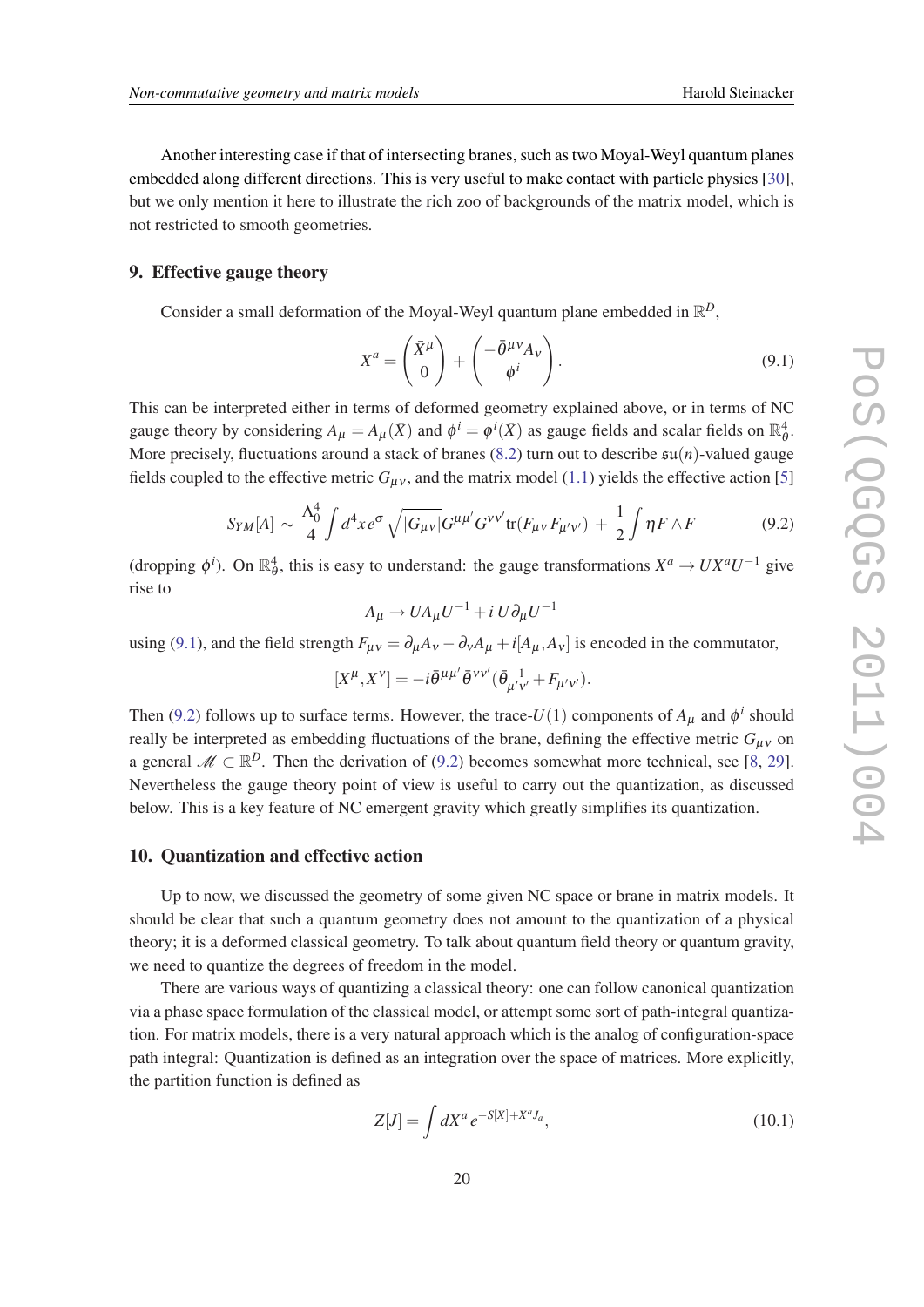<span id="page-20-0"></span>where we introduced external matrices  $J<sup>a</sup>$  in order to compute correlation functions and the effective action. The extension to fermions is straightforward. This definition respects the fundamental gauge symmetry  $X^a \to UX^aU^{-1}$ , as well as all global symmetries (translations, rotations, and possibly SUSY). These matrix integrals are known to exist<sup>14</sup> for finite  $N$ .

Since the matrices  $X^a$  encode both the geometry of the branes and also the propagating fields such as gauge fields, this matrix integral comprises quantum field theory as well as a quantum theory of geometry, hence of gravity. Moreover, there is no way to separate the field theoretical from the geometrical degrees of freedom. Hence we are facing a unified quantum theory of fundamental interactions including gravity, or some toy model thereof.

To obtain a potentially realistic model which describes near-classical geometries, the limit  $N \rightarrow \infty$  of the quantization [\(10.1](#page-19-0)) must exist in some sense. This is of course highly non-trivial, and issues such UV-divergences, renormalization etc. arise in the  $N \to \infty$  limit. In fact for most matrix models this limit probably does not make sense, or is very different from the semi-classical picture. However, there is essentially a *unique* model within this class of models (with  $D > 4$ ) where this limit can be expected to exist, due to its maximal supersymmetry: the IKKT model [[3](#page-24-0)]

$$
S_{\text{IKKT}} = -(2\pi)^2 \text{Tr}\left( [X^a, X^b][X_a, X_b] + 2\overline{\Psi}\gamma_a[X^a, \Psi] \right),\tag{10.2}
$$

where  $D = 10$  and  $\Psi$  are Majorana-Weyl spinors of  $SO(9,1)$ . On 4-dimensional NC brane backgrounds  $\mathbb{R}^4_\theta$ , this model can be viewed as  $\mathcal{N}=4$  NC super-Yang-Mills gauge theory on  $\mathbb{R}^4_\theta$ , which is expected to be finite (at least perturbatively, but arguably also beyond) just like its commutative version. We will discuss some pertinent points below, and establish in particular one-loop finiteness.

A remark on the signature is in order. Majorana-Weyl spinors in  $D = 10$  exist only for Minkowski signature, transforming under the 10-dimensional Lorentz group *SO*(9,1). This is of course the physically relevant case, and accordingly there should be an *i* in the exponent in [\(10.1\)](#page-19-0). However the Euclidean model does make sense e.g. after integrating out the fermions, and is mathematically easier to handle. We will therefore continue our discussion in the Euclidean case.

#### 10.1 UV/IR mixing in noncommutative gauge theory

Using the gauge theory point of view, the quantization of matrix fluctuations in  $(9.1)$  $(9.1)$  $(9.1)$  can be carried out using standard field theory techniques adapted to the NC case. We need to quantize the gauge fields  $A_\mu = A_\mu(\bar{X})$  and scalar fields  $\phi^i = \phi^i(\bar{X})$  on  $\mathbb{R}^4_\theta$ . A general function on  $\mathbb{R}^4_\theta$  can be expanded in a basis of plane waves, e.g.

$$
\phi(X) = \int \frac{d^4k}{(2\pi)^4} \phi_k e^{ik_\mu \bar{X}^\mu} \quad \in \text{Mat}(\infty, \mathbb{C}) \cong \mathbb{R}^4_\theta \tag{10.3}
$$

where  $\phi_k$  is an *ordinary* function of  $k \in \mathbb{R}^4$ . Inserting this into the action [\(1.1](#page-2-0)), the free (quadratic) part is then independent of  $\theta^{\mu\nu}$ , but the interaction vertices acquire a nontrivial phase factor  $e^{\frac{i}{2}\sum_{i\leq j}k_{\mu}^{i}k_{\nu}^{j}\theta^{\mu\nu}}$  where  $k_{\mu}^{i}$  denotes the incoming momenta. The matrix integral becomes an ordinary integral  $\int dX^a = \int \Pi d\phi_k$ , which can be evaluated perturbatively in terms of Gaussian integrals.

<sup>14</sup>more precisely, this has been established for the partition function and certain correlation functions [\[31](#page-25-0)].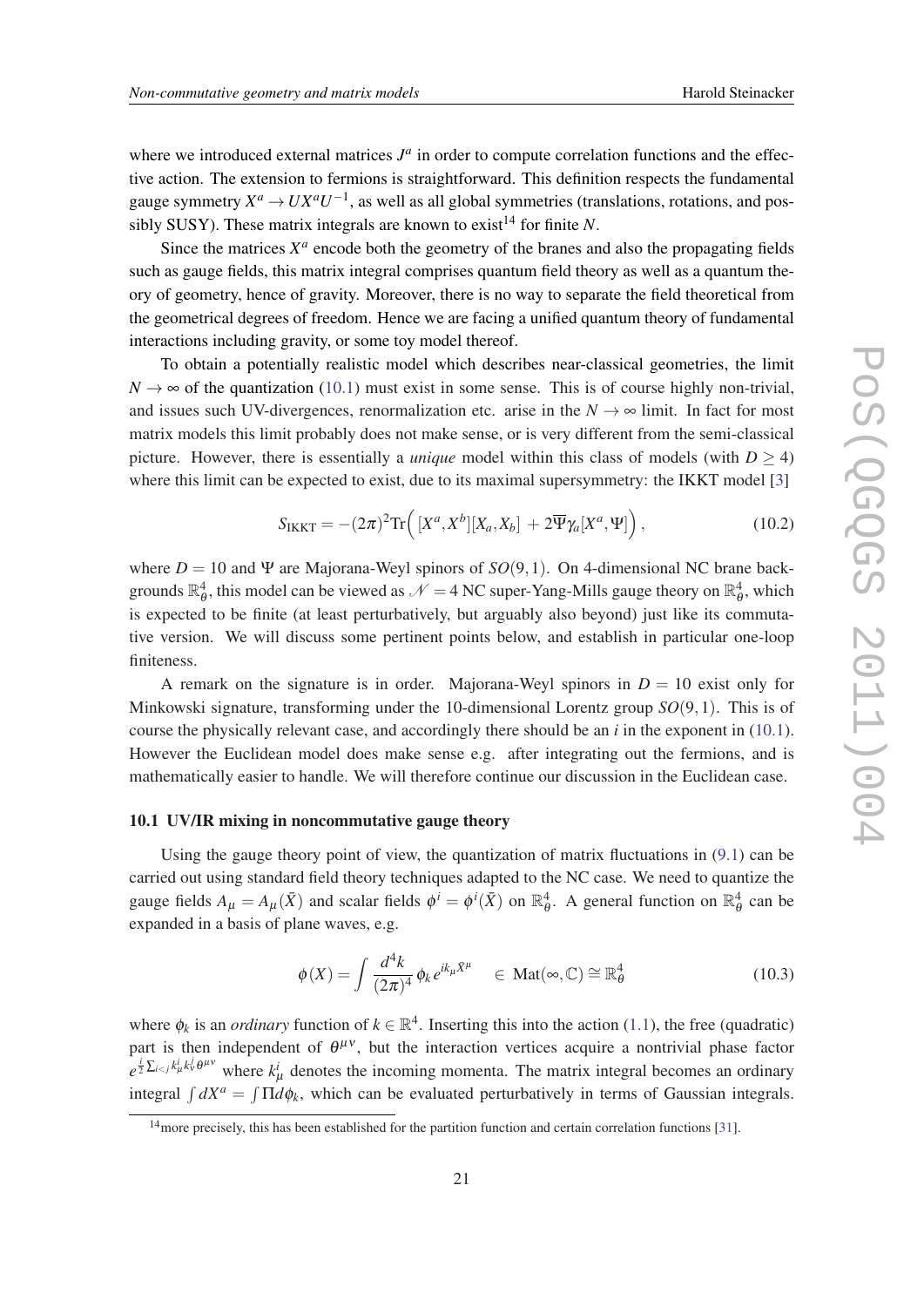Thus Wicks theorem follows, however planar and non-planar contractions are distinct due to these phase factors, leading to Feynman-Filk rules. It turns out that planar diagrams coincide with their undeformed counterparts, while the non-planar diagrams involve oscillatory factors.

One can now compute correlation functions and loop contributions. In particular, the planar loop integrals have the same divergences as in the commutative case, in spite of the existence of a fundamental scale  $\Lambda_{NC}$ . This should not be too surprising, because noncommutativity leads to a quantization of area but not of length. However, a (virtual) UV momentum in some direction  $k \gg \Lambda_{NC}$  necessarily implies a non-classical IR effect in another direction. This leads to the infamous UV/IR mixing [\[32](#page-25-0)], which technically originates from oscillatory integral due to the phase factors in non-planar diagrams. This phenomenon is ubiquitous in NC field theory, and leads to pathological IR divergences in any UV-divergent model, which cannot be cured by standard renormalization<sup>15</sup>.

As an illustration, we display the "strange" contribution of a scalar fields coupled to some external  $U(1)$  gauge field in the 1-loop effective action:

$$
\Gamma_{\Phi} = -\frac{g^2}{2} \frac{1}{16\pi^2} \int \frac{d^4 p}{(2\pi)^4} \left( -\frac{1}{6} F_{\mu\nu}(p) F_{\mu'\nu'}(-p) g^{\mu\mu'} g^{\nu\nu'} \log(\frac{\Lambda^2}{\Lambda_{\rm eff}^2}) + \frac{1}{4} (\theta F(p)) (\theta F(-p)) \left( \Lambda_{\rm eff}^4 - \frac{1}{6} p \cdot p \Lambda_{\rm eff}^2 + \frac{(p \cdot p)^2}{1800} (47 - 30 \log(\frac{p \cdot p}{\Lambda_{\rm eff}^2})) \right) \right) \tag{10.4}
$$

where

$$
\frac{1}{\Lambda_{\text{eff}}^2(p)} = \frac{1}{\Lambda^2} + \frac{1}{4} \frac{p^2}{\Lambda_{NC}^4}.
$$

is finite for  $p \neq 0$  but diverges for  $p \rightarrow 0$  and  $\Lambda \rightarrow \infty$ . These IR divergences become worse in higher loops, and the models are probably pathological as they stand.

For NC gauge theories as defined by matrix models, the geometrical insights explained above allows to understand this phenomenon in physical terms: Since fluctuations in the matrix model are understood as fields coupled to a non-trivial background metric, it follows that their quantization necessarily leads to induced gravity action, which diverge as  $\Lambda \rightarrow \infty$ . This is the standard mechanism of induced gravity due to Sakharov. This explanation of UV/IR mixing holds in the semi-classical regime i.e. for low enough cutoff, and has been verified in detail [\[21](#page-25-0), [33\]](#page-25-0) that these induced gravity terms give e.g. (10.4) in the appropriate limit.

We can now turn this problem into a virtue, noting that there is essentially one unique matrix model which does not have this problem (in 4 dimensions), given by the  $\mathcal{N} = 4$  SYM theory on  $\mathbb{R}^4_{\theta}$ , or equivalently the IKKT model [\(10.2](#page-20-0)). This is (almost) the unique model which is arguably well-defined and *UV finite* to any order in perturbation theory, hence no such IR divergences arise<sup>16</sup>.

Accepting finiteness in the gauge theory point of view, it follows immediately from our geometrical discussions that the model provides a well-defined quantum theory of dynamical geometry in 4 dimensions, hence of (some type of) gravity. Moreover, there are clearly relations with general relativity: There are induced Einstein-Hilbert terms in the quantum effective action due to

<sup>&</sup>lt;sup>15</sup>Renormalizable models do exist [\[34](#page-26-0)], at the expense of modifying the infrared behavior of the model e.g. through a confining potential. We refer to the contribution by H. Grosse and M. Buric in this volume.

<sup>&</sup>lt;sup>16</sup>These are not rigorous results at present but well justified by the relation with the commutative model [[36\]](#page-26-0), and partially verified by some loop computations in the NC case.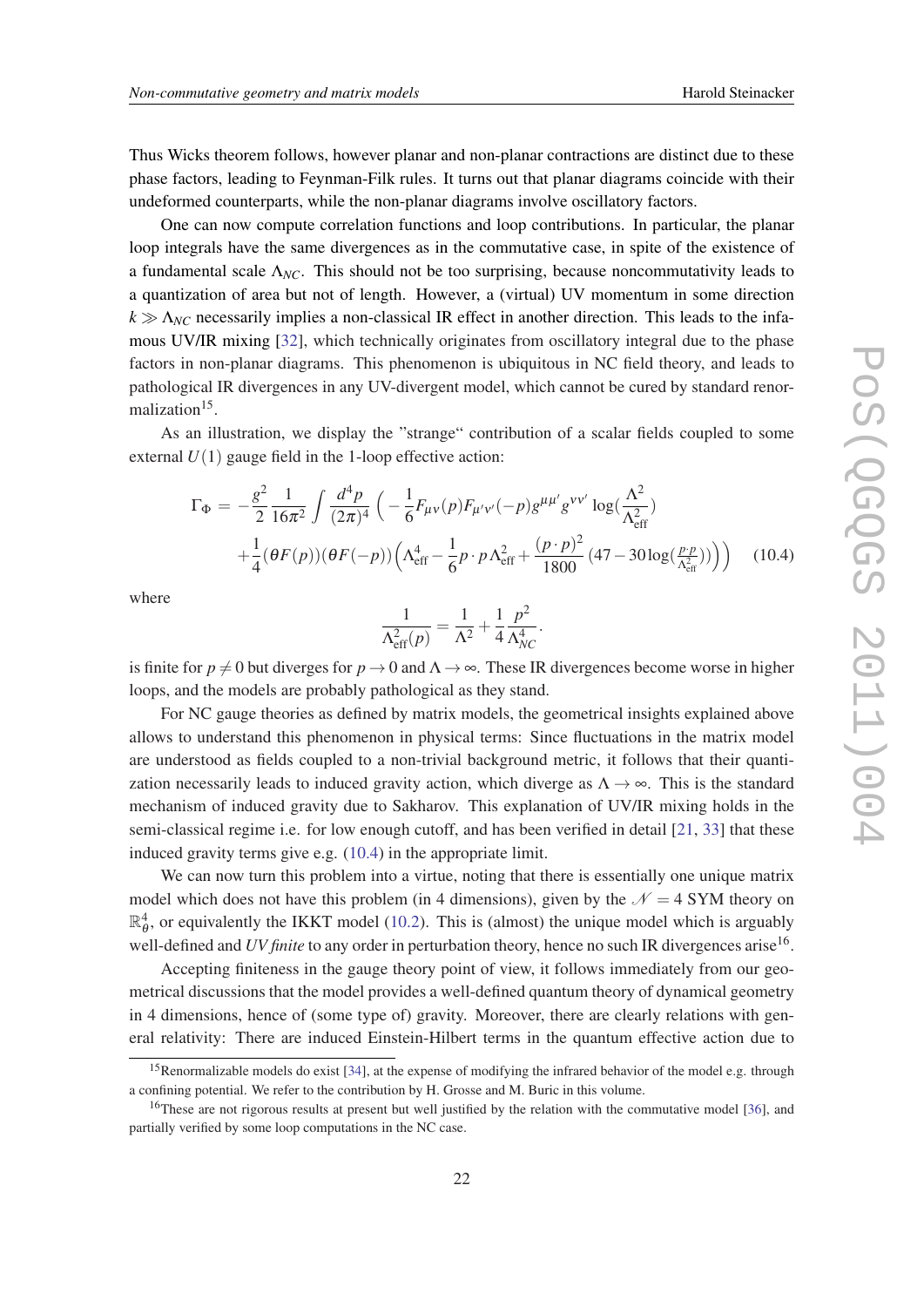([4.1\)](#page-13-0), and moreover on-shell fluctuations of the would-be *U*(1) gauge fields have been shown to be Ricci-flat metric fluctuations [[6](#page-24-0)]. Nevertheless, at present there is no satisfactory understanding of the dynamics of this emergent gravity, due to the complexity of the system involving the Poisson structure. The presence of compactified extra dimensions can also be expected to play an important role here, and more work is needed to understand the effective gravity in this model.

#### 10.2 1-loop quantization of IKKT model

In this last section, we illustrate the power and simplicity of the model by computing the full 1-loop effective action, and establish that it is UV finite on  $\mathbb{R}^4_\theta$ . The action induced by integrating out the fermions<sup>17</sup> is given as usual by  $\Gamma_{1-loop}^{(\Psi)} = -\frac{1}{4}$  $\frac{1}{4}$ Trlog $\psi^2 = -\frac{1}{4}$  $\frac{1}{4} \text{Tr} \log_{10}(\Box + \Sigma_{ab}^{(\psi)}[\Theta^{ab}, .])$ , where

$$
\left(\Sigma_{ab}^{(\psi)}\right)^{\alpha}_{\beta} = \frac{i}{4} \left[\gamma_a, \gamma_b\right]^{\alpha}_{\beta} \qquad \text{fermions} \tag{10.5}
$$

$$
\left(\Sigma_{ab}^{(Y)}\right)_{d}^{c} = i\left(\delta_{a}^{c}g_{bd} - \delta_{b}^{c}g_{ad}\right) \qquad \text{bosonic matrices} \tag{10.6}
$$

denote the generators of *SO*(10) on the spinor and vector representations. To quantize the bosonic degrees of freedom is slightly more tricky due to the gauge invariance. We can use the background field method, splitting the matrices into background  $X^a$  and a fluctuating part  $Y^a$ ,

$$
X^a \to X^a + Y^a. \tag{10.7}
$$

For a given background  $X^a$ , the gauge symmetry becomes  $Y^a \to Y^a + U[X^a + Y^a, U^{-1}]$ , which we fix using the gauge-fixing function  $G[Y] = i[X^a, Y_a]$ . This can be done as usual using the Faddeev-Popov method or alternatively using BRST [\[35](#page-26-0)]. Then the one-loop effective action induced by the bosonic matrices  $Y^a$  is obtained as  $\Gamma_{1-loop}^{(Y)} = \frac{1}{2}$  $\frac{1}{2}Tr \log(\square + \Sigma_{rs}^{(Y)}[\Theta^{rs}, .]) - Tr \log(\square)$ , where the last term is due to the FP ghosts. Hence the full contribution for the IKKT model is given by [\[3,](#page-24-0) [35\]](#page-26-0)

$$
\Gamma_{\text{1loop}}[X] = \frac{1}{2} \text{Tr} \left( \log(\Box + \Sigma_{ab}^{(Y)}[\Theta^{ab},.]) - \frac{1}{2} \log(\Box + \Sigma_{ab}^{(\psi)}[\Theta^{ab},.]) - 2 \log \Box \right)
$$
  
=  $\frac{1}{2} \text{Tr} \left( \log(1 + \Sigma_{ab}^{(Y)} \Box^{-1}[\Theta^{ab},.]) - \frac{1}{2} \left( \log(1 + \Sigma_{ab}^{(\psi)} \Box^{-1}[\Theta^{ab},.]) \right) \right)$   
=  $\frac{1}{2} \text{Tr} \left( -\frac{1}{4} (\Sigma_{ab}^{(Y)} \Box^{-1}[\Theta^{ab},.])^4 + \frac{1}{8} (\Sigma_{ab}^{(\psi)} \Box^{-1}[\Theta^{ab},.])^4 + \mathcal{O}(\Box^{-1}[\Theta^{ab},.])^5 \right).$  (10.8)

The first 3 terms in this expansion cancel, which reflects the maximal supersymmetry. The traces are clearly UV convergent on 4-dimensional backgrounds such as  $\mathbb{R}^4_\theta$ , so that the 1-loop effective action is well-defined. Note that it incorporates both gauge fields and scalars, hence all gravitational degrees of freedom from the geometric point of view; for a more detailed discussion see [[35\]](#page-26-0). Finiteness only holds for the IKKT model, while for all other models of this class with  $D \neq 10$ already this 1-loop action is divergent. These divergences are in fact much more problematic than in the commutative case and cannot be handled with standard renormalization techniques, due to UV/IR mixing. Hence the NC case is much more selective than the commutative case, and the existence of an essentially unique well-behaved model is very remarkable.

<sup>&</sup>lt;sup>17</sup>there is a subtlety – a Wess-Zumino contribution is missing here.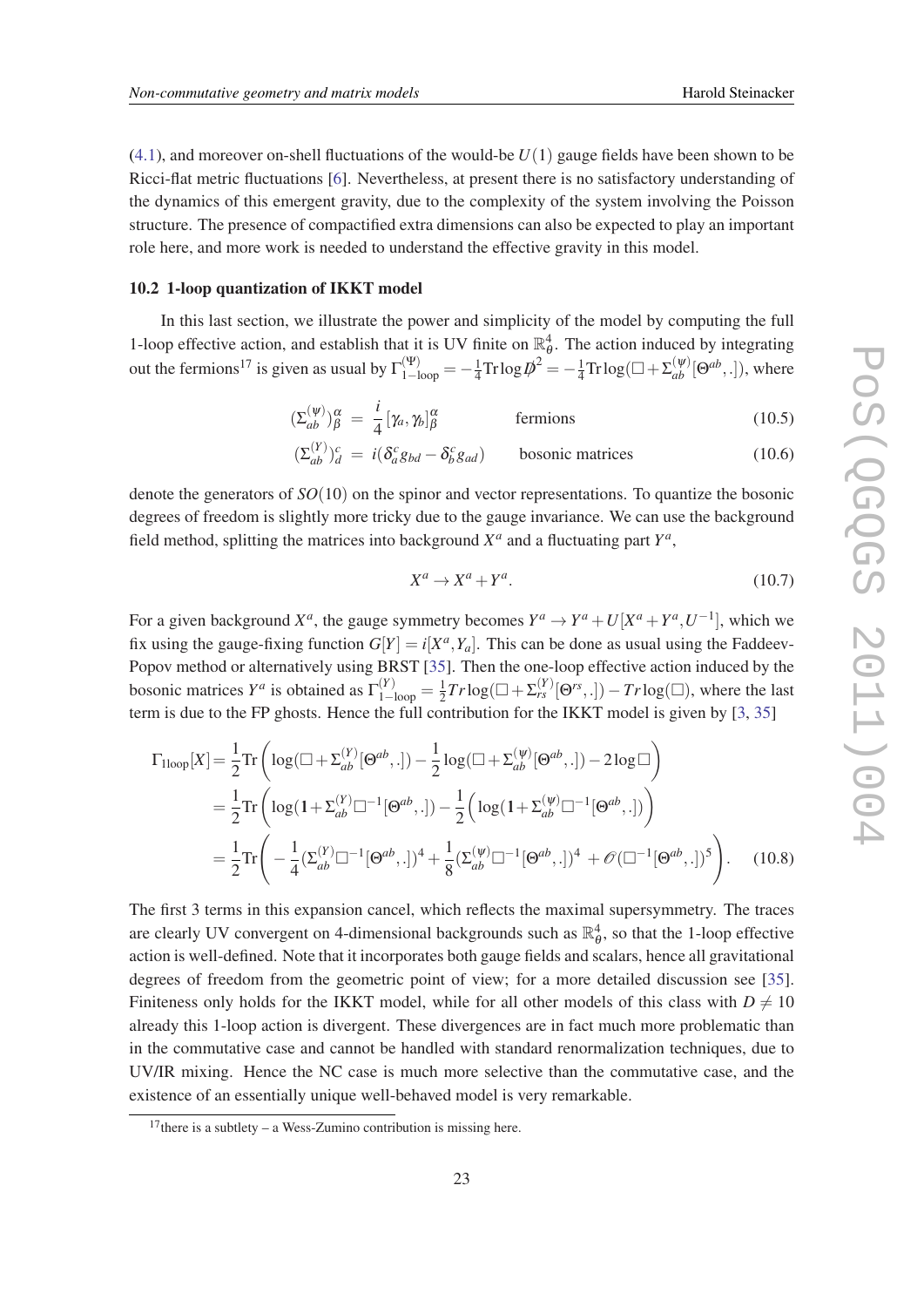Another remarkable aspect of this result is that the global *SO*(10) invariance is manifestly preserved, and broken only *spontaneously* through the background brane such as  $\mathbb{R}^4_\theta$ . Such a statement would be out of reach within conventional quantum field theory, and noncommutativity is seen to provide remarkable new tools and insights.

At higher loops, perturbative finiteness is expected, because the UV divergences are essentially the same as in commutative  $\mathcal{N} = 4$  SYM [[36\]](#page-26-0). Moreover UV/IR mixing results from the divergences at higher genus, which should also vanish by appealing to the large *N* expansion of the commutative model. Alternatively, 1-loop finiteness along with  $\mathcal{N} = 1$  supersymmetry and the global  $SO(10)$  or  $SO(9,1)$  symmetry should ensure perturbative finiteness. These arguments remain to be made precise.

#### 11. Further aspects and perspectives

Since the cosmological constant problem was raised in the introduction, we should briefly comment on this issue. Given our very limited understanding at present, no serious claims can be made. However, there are intriguing observations which raise the hope that this problem might be resolved here. The main point is that the metric is not a fundamental geometrical degrees of freedom, but a composite object which combines both the embedding of the brane  $\mathcal{M}^4 \subset \mathbb{R}^D$  and its Poisson tensor. This means that the equations of motion are fundamentally different from the Einstein equations even if the effective action has the standard Einstein-Hilbert form, and there will be new types of solutions which are less sensitive to the vacuum energy [[5](#page-24-0)].

These different degrees of freedom are also the reason why the IKKT matrix model can be perturbatively finite, unlike general relativity. This model is much more suitable for quantization than GR. However, it remains to be shown that it also provides a physically viable description of gravity. There are several indications which suggest that this should be the case, including Ricciflat deformations on Moyal-Weyl space [[6](#page-24-0)], the relation with IIB supergravity and string theory [[3](#page-24-0)], the possibility to obtain Newtonian gravity [\[37\]](#page-26-0), the fact that it gives *some* gravity theory with sufficiently rich class of geometries, etc.. However, the complicated interplay of the various degrees of freedom is not yet well understood, and more work is required before conclusions on the physical viability of this approach to quantum gravity can be drawn.

Finally a comparison with string theory is in order, since the IKKT model was proposed originally as a non-perturbative definition of IIB string theory. The link with IIB supergravity and string theory is established only for the interactions between brane solutions of the type we considered here. However, it may not reproduce e.g. all the massive degrees of freedom in string theory. Hence it seems more appropriate to consider the matrix model as a spin-off from string theory, which does provide a good quantum theory of 3+1-dimensional branes, but not necessarily for full string theory. In fact the 1-loop action is ill-defined e.g. on 8- and 10-dimensional branes, and the degrees of freedom of the metric are not fundamental but emergent and composite<sup>18</sup>. This in turn allows to avoid many problems of string theory, notably the lack of predictivity as illustrated in the landscape issue, while preserving many of its attractive features in a simpler framework.

In any case, this and related matrix models provide exciting new candidates for a quantum theory of gravity coupled to matter, and certainly deserve a thorough investigation.

<sup>&</sup>lt;sup>18</sup>There is no problem with the Weinberg-Witten theorem which applies only for Lorentz-invariant field theories.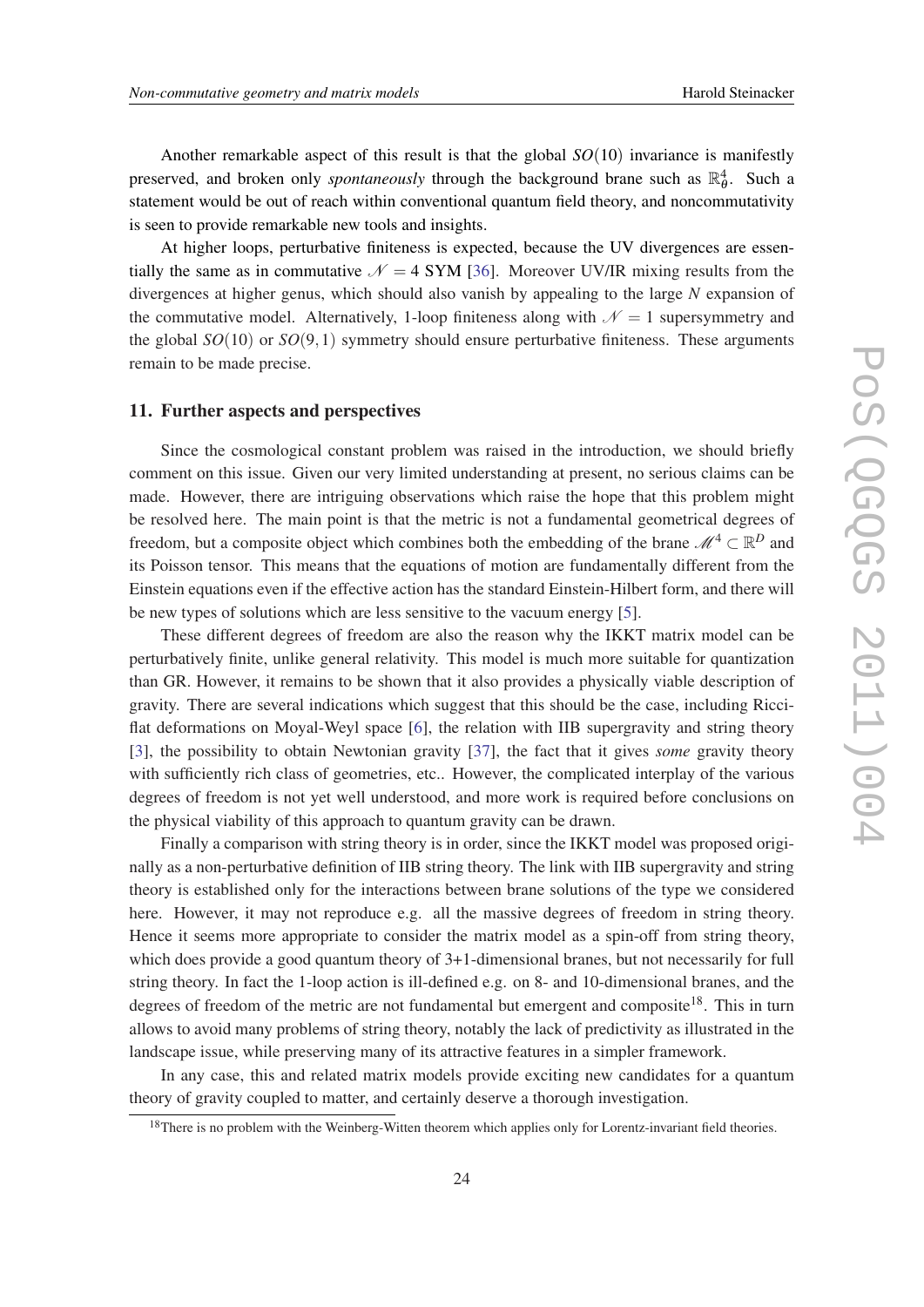#### <span id="page-24-0"></span>Acknowledgments

I would like to thank the organizers of the 3*rd* Quantum Gravity and Quantum Geometry School in Zakopane 2011 for providing a pleasant venue for stimulating and lively discussions with participants from various backgrounds. This work was supported by the Austrian Science Fund (FWF), project P21610.

#### References

- [1] S. Doplicher, K. Fredenhagen, J. E. Roberts, "The Quantum structure of space-time at the Planck scale and quantum fields," Commun. Math. Phys. 172 (1995) 187-220. [hep-th/0303037].
- [2] D. Amati, M. Ciafaloni, G. Veneziano, "Can Space-Time Be Probed Below the String Size?," Phys. Lett. B216 (1989) 41.
- [3] N. Ishibashi, H. Kawai, Y. Kitazawa and A. Tsuchiya, "A large-N reduced model as superstring," Nucl. Phys. B 498 (1997) 467 [arXiv:hep-th/9612115]
- [4] T. Banks, W. Fischler, S. H. Shenker and L. Susskind, "M theory as a matrix model: A conjecture," Phys. Rev. D 55 (1997) 5112 [arXiv:hep-th/9610043].
- [5] H. Steinacker, "Emergent Geometry and Gravity from Matrix Models: an Introduction," Class. Quant. Grav. 27 (2010) 133001 [arXiv:1003.4134 [hep-th]]; H. Steinacker, "Emergent Gravity and Noncommutative Branes from Yang-Mills Matrix Models," Nucl. Phys. B 810 (2009) 1 [arXiv:0806.2032].
- [6] V. O. Rivelles, "Noncommutative field theories and gravity," Phys. Lett. B558 (2003) 191-196. [hep-th/0212262].
- [7] H. S. Yang, "Exact Seiberg-Witten map and induced gravity from noncommutativity," Mod. Phys. Lett. A21 (2006) 2637-2647. [hep-th/0402002].
- [8] H. Steinacker, "Emergent Gravity from Noncommutative Gauge Theory," JHEP 0712 (2007) 049. [arXiv:0708.2426];
- [9] A. Connes, *Publ. Math. IHES* 62, 44 (1983); Noncommutative Geometry (Academic Press, New York 1994).
- [10] M. Bordemann, E. Meinrenken and M. Schlichenmaier, "Toeplitz quantization of Kahler manifolds and  $gl(N)$ ,  $N \rightarrow$  infinity limits," Commun. Math. Phys. 165 (1994) 281 [arXiv:hep-th/9309134]; S. Twareque Ali, M. Englis, "Quantization Methods: A Guide for Physicists and Analysts". Rev. Math. Phys. 17 (2005) 391-490; [arXiv:math-ph/0405065]; S. Waldmann, "Poisson-Geometrie und Deformations-quantisierung". Springer, 2007
- [11] M. Kontsevich, "Deformation quantization of Poisson manifolds, I," Lett. Math. Phys. 66 (2003) 157 [arXiv:q-alg/9709040].
- [12] J. Madore, "The Fuzzy sphere," Class. Quant. Grav. 9 (1992) 69-88.
- [13] J. Hoppe, "Quantum theory of a massless relativistic surface and a two-dimensional bound state problem", PH D thesis, MIT 1982; J. Hoppe,"Membranes and matrix models," [hep-th/0206192].
- [14] M. Chaichian, A. Demichev and P. Presnajder, "Quantum field theory on noncommutative space-times and the persistence of ultraviolet divergences," Nucl. Phys. B 567 (2000) 360 [arXiv:hep-th/9812180].
- [15] A. M. Perelomov, "Generalized coherent states and their applications," Berlin, Springer (1986)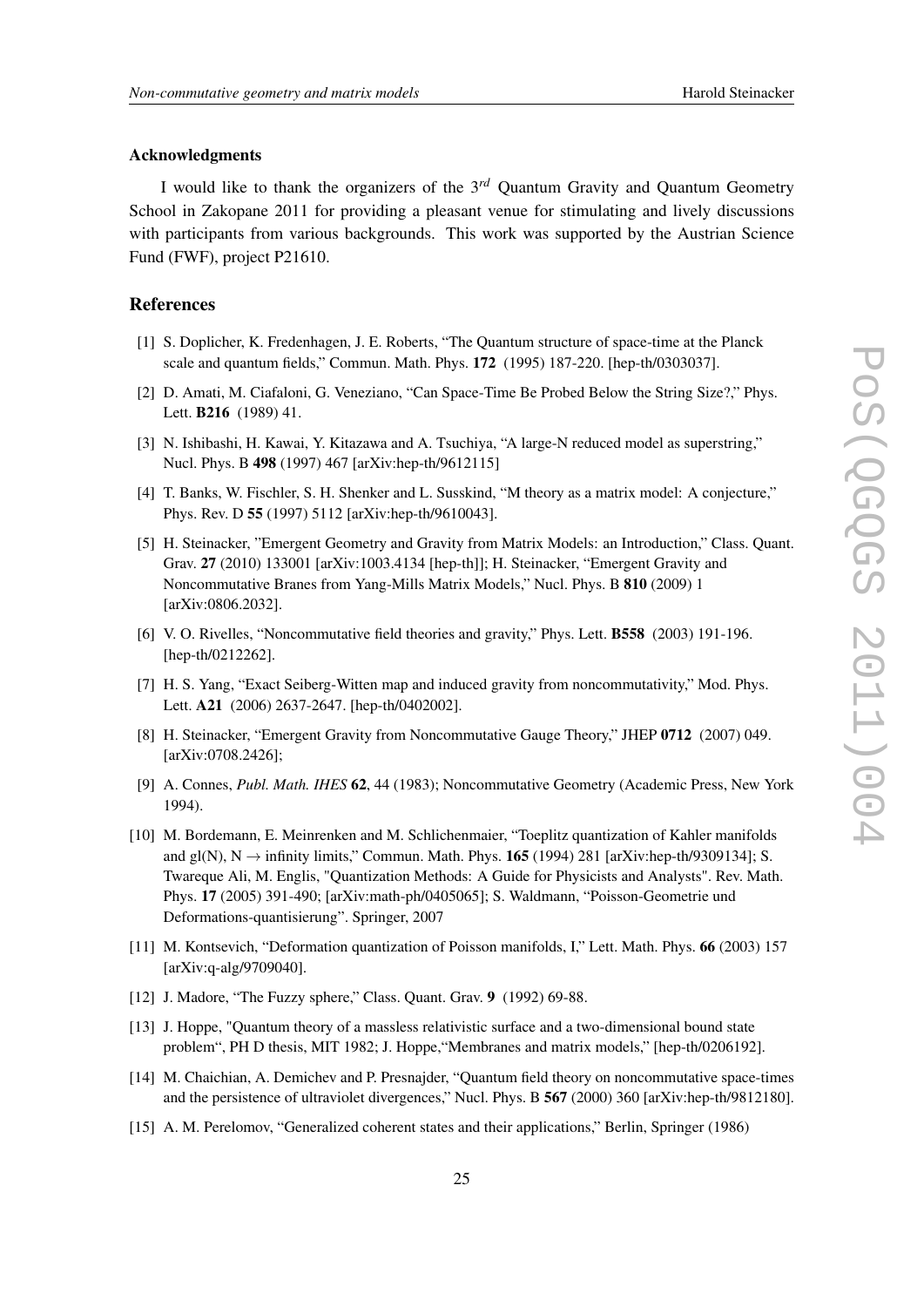- <span id="page-25-0"></span>[16] H. Grosse, P. Presnajder, "The Construction of noncommutative manifolds using coherent states," Lett. Math. Phys. 28 (1993) 239-250.
- [17] H. Grosse, J. Madore, H. Steinacker, "Field theory on the q deformed fuzzy sphere. 1.," J. Geom. Phys. 38 (2001) 308-342. [hep-th/0005273].
- [18] A. Connes, M. R. Douglas, A. S. Schwarz, "Noncommutative geometry and matrix theory: Compactification on tori," JHEP 9802 (1998) 003. [hep-th/9711162].
- [19] P. B. Gilkey, "Invariance theory, the heat equation and the Atiyah-Singer index theorem,". CRC Press, 1995.
- [20] A. Connes, "Gravity coupled with matter and the foundation of non-commutative geometry," Commun. Math. Phys. 182 (1996) 155 [arXiv:hep-th/9603053]; A. Connes, "A unitary invariant in Riemannian geometry," Int. J. Geom. Meth. Mod. Phys. 5 (2008) 1215 [arXiv:0810.2091].
- [21] D. N. Blaschke, H. Steinacker, M. Wohlgenannt, "Heat kernel expansion and induced action for the matrix model Dirac operator," [arXiv:1012.4344].
- [22] D. N. Blaschke, H. Steinacker, "Curvature and Gravity Actions for Matrix Models," Class. Quant. Grav. 27 (2010) 165010. [arXiv:1003.4132]; D. N. Blaschke, H. Steinacker, "Curvature and Gravity Actions for Matrix Models II: The Case of general Poisson structure," [arXiv:1007.2729].
- [23] J. Arnlind, J. Hoppe, G. Huisken, "Discrete curvature and the Gauss-Bonnet theorem," [arXiv:1001.2223].
- [24] D. N. Blaschke, H. Steinacker, "Schwarzschild Geometry Emerging from Matrix Models," Class. Quant. Grav. 27 (2010) 185020. [arXiv:1005.0499].
- [25] C.J.S. Clarke, "On the Global Isometric Embedding of Pseudo-Riemannian Manifolds", Proc. Royal Soc. London, A 314, 417 (1970); A. Friedman, *J. Math. Mech.* 10, 625 (1961)
- [26] N. Kuntner, H. Steinacker, "On Poisson geometries related to noncommutative emergent gravity" in preparation.
- [27] D. Borthwick, A. Uribe, "Almost complex structures and geometric quantization". Math. Res. Letters 3, 845-861 (1996); [arXiv:dg-ga/9608006]
- [28] P. Aschieri, T. Grammatikopoulos, H. Steinacker and G. Zoupanos, "Dynamical generation of fuzzy extra dimensions, dimensional reduction and symmetry breaking," JHEP 0609 (2006) 026 [arXiv:hep-th/0606021]; H. Grosse, F. Lizzi and H. Steinacker, "Noncommutative gauge theory and symmetry breaking in matrix models," Phys. Rev. D 81 (2010) 085034 [arXiv:1001.2703].
- [29] H. Steinacker, "Covariant Field Equations, Gauge Fields and Conservation Laws from Yang-Mills Matrix Models," JHEP 0902 (2009) 044. [arXiv:0812.3761].
- [30] A. Chatzistavrakidis, H. Steinacker, G. Zoupanos, "Intersecting branes and a standard model realization in matrix models," [arXiv:1107.0265].
- [31] P. Austing, J. F. Wheater, "Convergent Yang-Mills matrix theories," JHEP 0104 (2001) 019. [hep-th/0103159]; W. Krauth, M. Staudacher, "Finite Yang-Mills integrals," Phys. Lett. B435 (1998) 350-355. [hep-th/9804199].
- [32] S. Minwalla, M. Van Raamsdonk, N. Seiberg, "Noncommutative perturbative dynamics," JHEP 0002 (2000) 020. [hep-th/9912072].
- [33] H. Grosse, H. Steinacker, M. Wohlgenannt, "Emergent Gravity, Matrix Models and UV/IR Mixing," JHEP 0804 (2008) 023. [arXiv:0802.0973 [hep-th]].